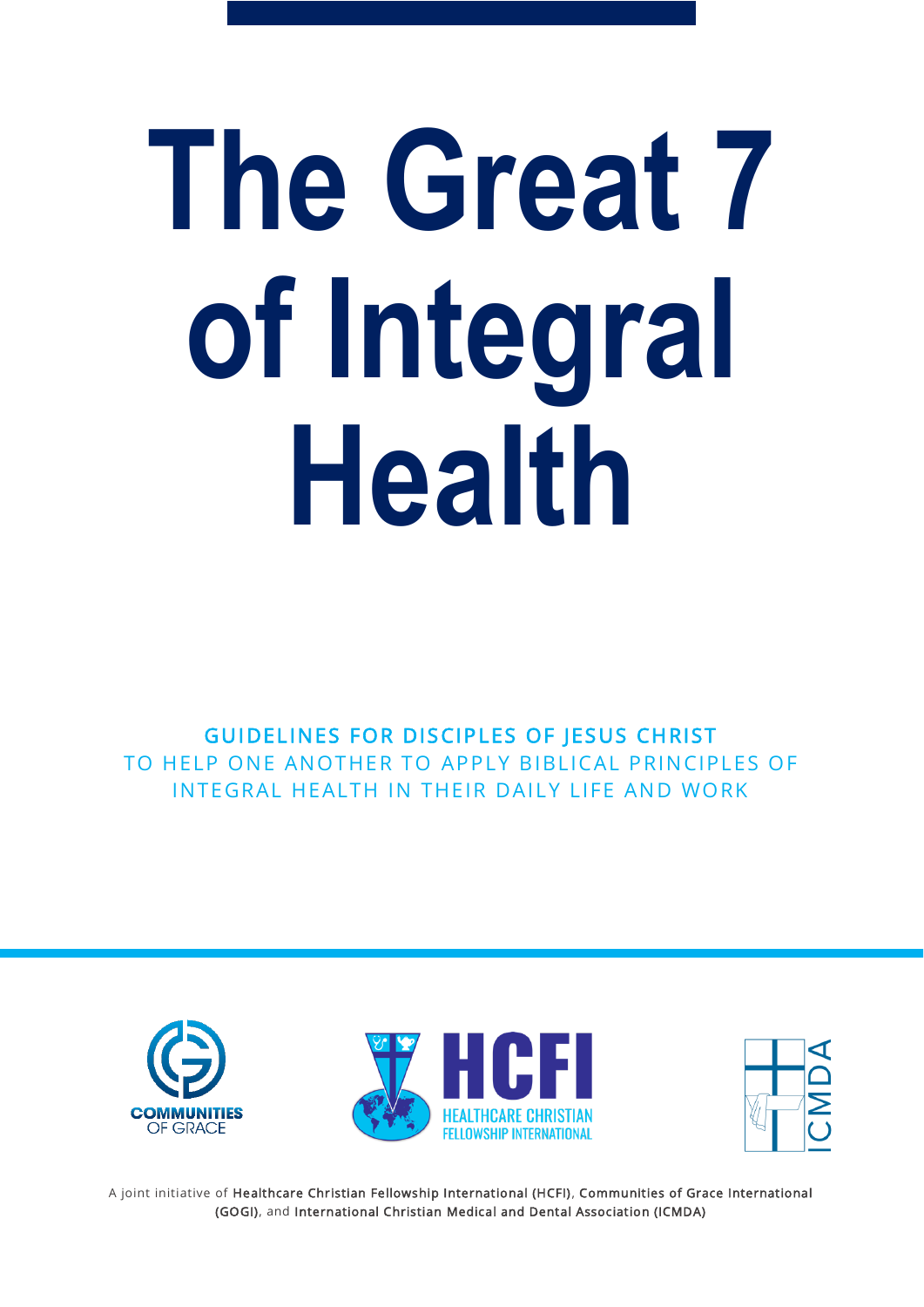## <span id="page-1-0"></span>Table of Contents

| <b>Table of Contents</b>                                         | $\overline{2}$ |
|------------------------------------------------------------------|----------------|
| Introduction                                                     | 5              |
| A vision for the future                                          | 5              |
| The goal                                                         | 5              |
| Lifestyle                                                        | 5              |
| <b>Great Seven of Integral Health</b>                            | 5              |
| <b>Discovery Groups</b>                                          | 6              |
| Definition of a Discovery Group:                                 | 6              |
| Format:                                                          | 6              |
| Role of the facilitator:                                         | 7              |
| Role of the coach:                                               | 7              |
| 1. Great Shalom: What is Integral Health?                        | 8              |
| Look Back: Celebration and Fellowship (1/3 of time)              | 8              |
| Facilitate discussions on these questions:                       | 8              |
| Look Up: Word Study about Shalom                                 | 9              |
| Shalom is primarily a relational word                            | 9              |
| Shalom in selected Scriptures                                    | 9              |
| Shalom defined                                                   | 10             |
| Discussion based on the Word Study about Shalom                  | 11             |
| Look Forward: Bless one another to obey (1/3)                    | 12             |
| 2. Great Story: Human History In 5 Chapters                      | 13             |
| Look Back: Celebration and Fellowship (1/3 of time)              | 13             |
| Facilitate discussions on these questions:                       | 13             |
| Look Up: Overview of the Great Story                             | 14             |
| Chapter 1 Creation: The Original Very Good Kingdom               | 14             |
| Chapter 2 The Fall: Rebellion in the Kingdom                     | 14             |
| Chapter 3 Redemption: Basis for Reconciliation in the Kingdom    | 15             |
| Chapter 4 Restoration: Our Present Calling in the Kingdom        | 15             |
| Chapter 5 Consummation: The Final Very Good Kingdom              | 16             |
| Discussion based on the overview of the Great Story of the Bible | 17             |
| Look Forward: Bless one another to obey (1/3)                    | 18             |
| 3. Great Practice: God's Kingdom In 5 Circles                    | 19             |
| Look Back: Celebration and Fellowship (1/3 of time)              | 19             |
|                                                                  |                |

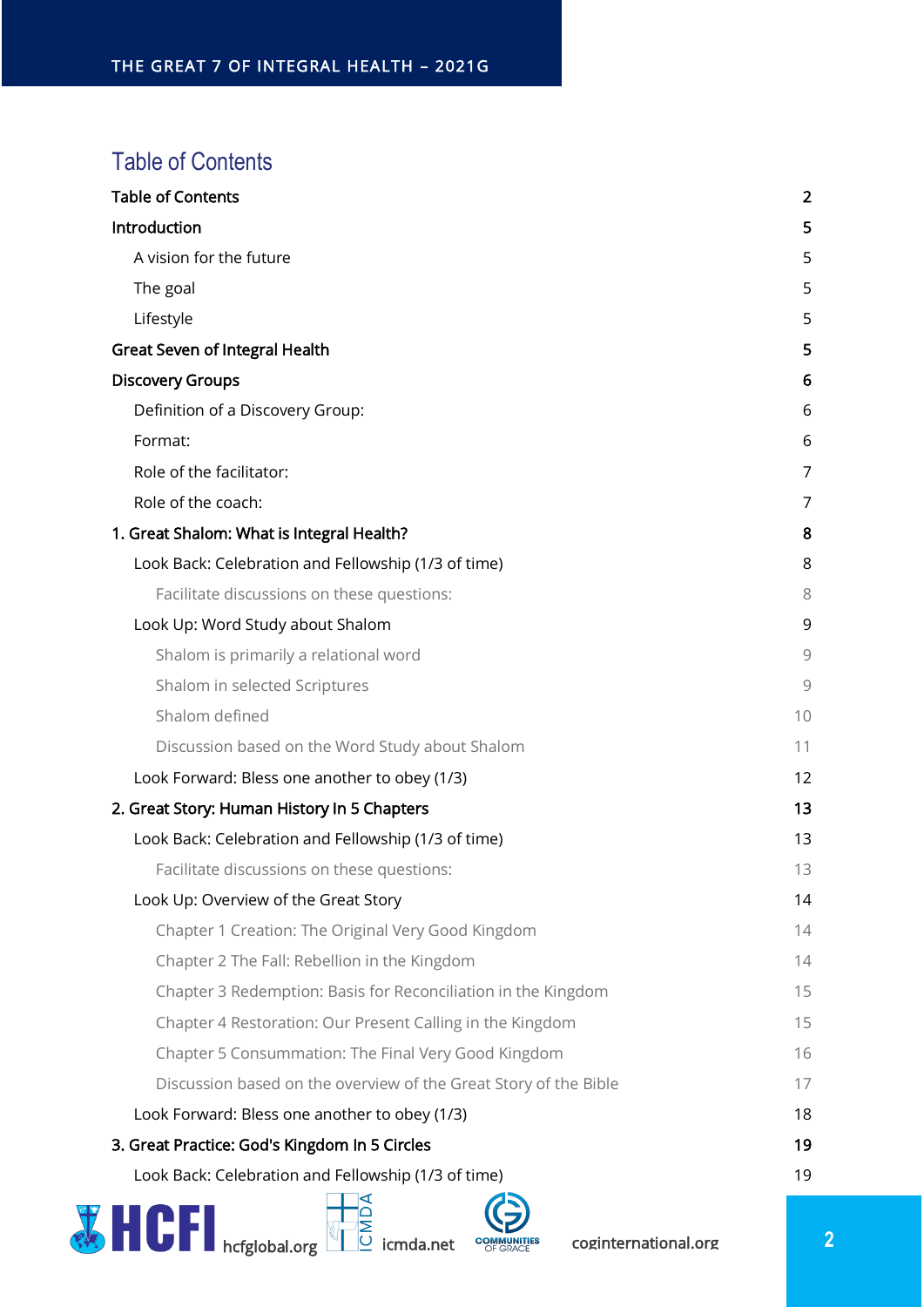| Facilitate discussions on these questions:                            | 19 |
|-----------------------------------------------------------------------|----|
| Look Up: Great Practice - God's Kingdom In 5 Circles                  | 20 |
| Love your neighbour: The big challenge to put this into practice      | 20 |
| Where is my neighbour? / Who is my neighbour? / Whose neighbour am I? | 20 |
| Practical exercise regarding your five social circles.                | 21 |
| Discussion based on loving my neighbour in my 5 circles               | 22 |
| Look Forward: Bless one another to obey (1/3)                         | 23 |
| 4. Great Development: Integral Growth Like Jesus                      | 24 |
| Look Back: Celebration and Fellowship (1/3 of time)                   | 24 |
| Facilitate discussions on these questions:                            | 24 |
| Look Up: Great Development - Integral Growth like Jesus               | 25 |
| Luke 2:52 (read twice)                                                | 25 |
| What Integral Growth means                                            | 25 |
| Discussion about Integral Growth like Jesus                           | 26 |
| Look Forward: Bless one another to obey (1/3)                         | 27 |
| 5. Great Healing: Integral Healing like Jesus                         | 28 |
| Look Back: Celebration and Fellowship (1/3 of time)                   | 28 |
| Facilitate discussions on these questions:                            | 28 |
| Look Up: Great Healing - Integral Healing like Jesus                  | 29 |
| Matthew 9:1-8 (read twice)                                            | 29 |
| Jesus practiced Integral Healing                                      | 29 |
| Evaluating Integral Healing in your social circles                    | 30 |
| Discussion about Integral Healing like Jesus                          | 31 |
| Look Forward: Bless one another to obey (1/3)                         | 32 |
| 6. Great Body: Integral Service by the Body of Christ                 | 33 |
| Look Back: Celebration and Fellowship (1/3 of time)                   | 33 |
| Facilitate discussions on these questions:                            | 33 |
| Look Up: Great Body - Integral Service by the Body of Christ          | 34 |
| 1 Corinthians 12:12-27 (read twice)                                   | 34 |
| Discussion about Integral Service as the Body of Christ               | 35 |
| Look Forward: Bless one another to obey (1/3)                         | 36 |
| 7. Great Giftedness: Spiritual gifts for Integral Service             | 37 |
| Look Back: Celebration and Fellowship (1/3 of time)                   | 37 |
| Facilitate discussions on these questions:                            | 37 |
| Look Up: Great Body - Integral Service by the Body of Christ          | 38 |



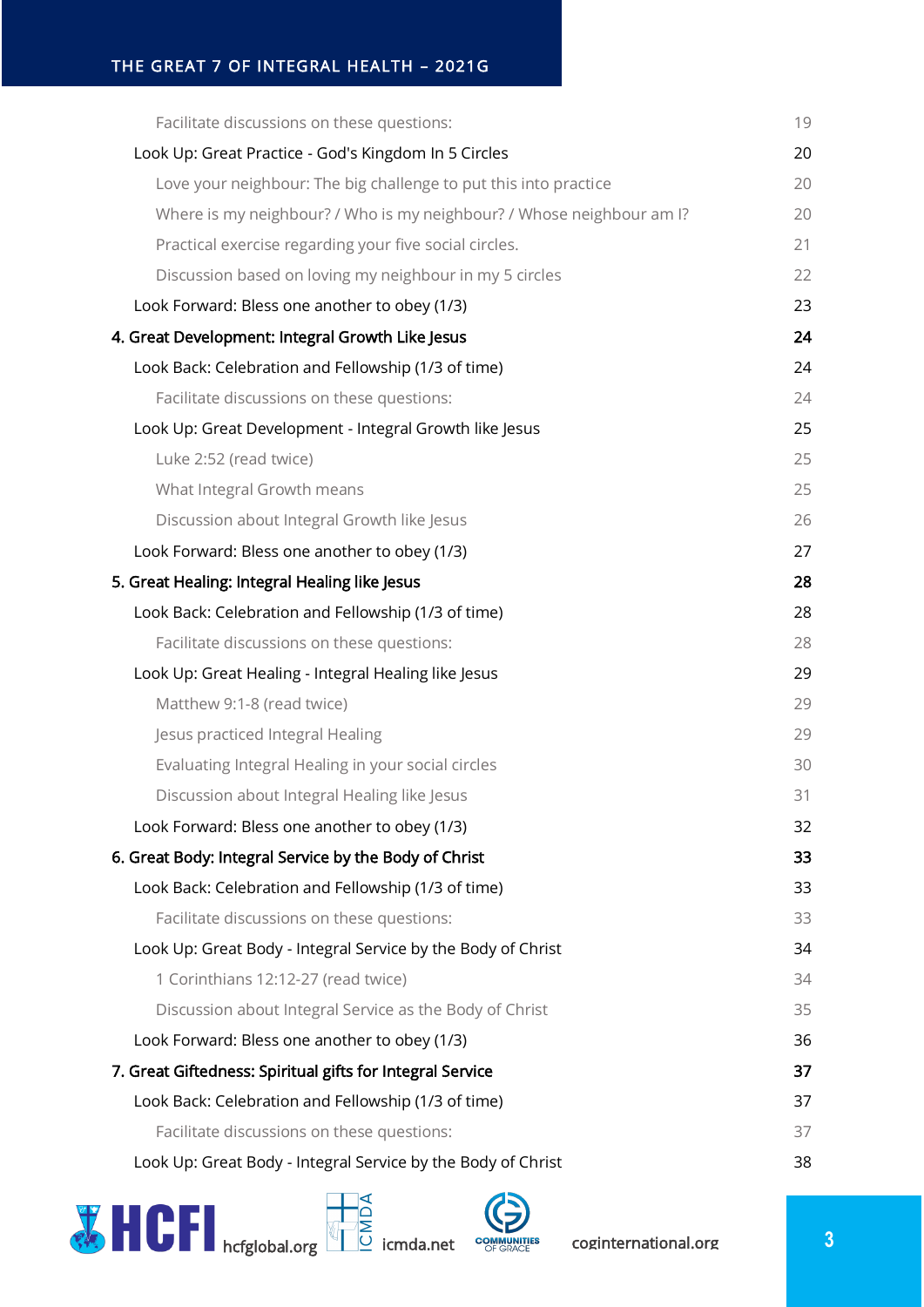| 1 Corinthians 12:1-11, 28-31 (read twice)                            | 38 |
|----------------------------------------------------------------------|----|
| Discussion about Spiritual Gifts for Integral Service                | 39 |
| Look Forward: Bless one another to obey (1/3)                        | 40 |
| There are other series your group could follow if you would like to: | 41 |
| S.O.A.P.S.                                                           | 42 |
| Supplements Addendum                                                 | 44 |
| Eat healthy:                                                         | 44 |
| Take supplements each morning with breakfast:                        | 44 |
| Deep breaths                                                         | 44 |
| <b>Exercise</b>                                                      | 44 |
|                                                                      |    |

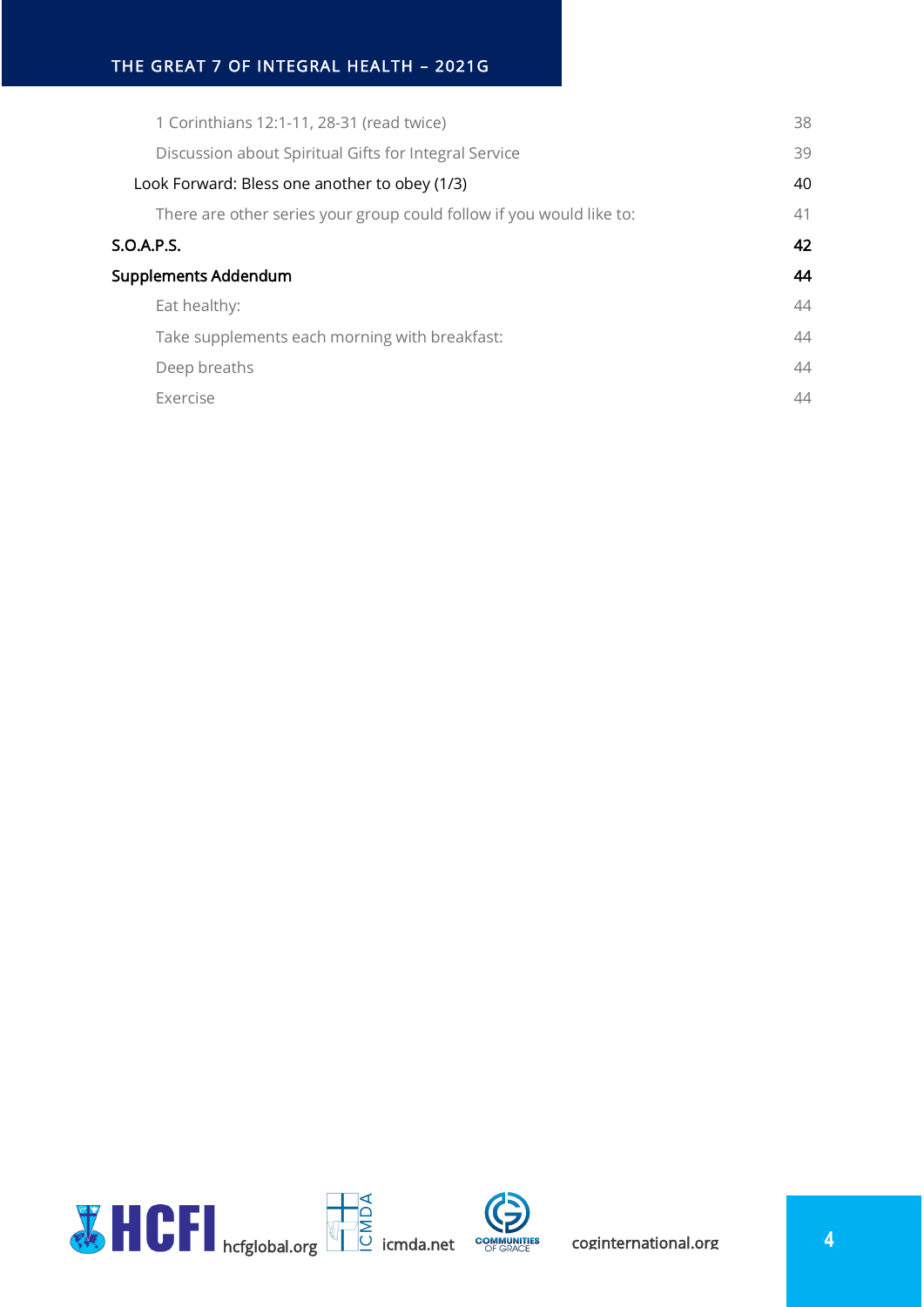# <span id="page-4-0"></span>**Introduction**

## <span id="page-4-1"></span>**A vision for the future**

Would you like to see healthcare in your community and country be an inspiring example of compassionate care provided by thriving care workers? Where good care includes physical, psychological, spiritual, and social aspects? Where high ethical standards are consistently applied?

There is only one way to make significant and lasting progress towards such a future: the Jesus Christ way, implemented by His disciples who collaborate with one another and with all people of good will.

What does that mean for me? We invite you to discover together with us what it means – by focusing on the Great Seven of Integral Health.

The objective of the lessons in this booklet is not only to pass on knowledge, but to bring us into a deeper relationship with Jesus Christ. As we discover His heart, we are inspired to let our lives be transformed by Him and thus reflect His love more and more wherever He has placed us.

## <span id="page-4-2"></span>**The goal**

To become a network / community / movement of disciples of Jesus Christ who join Him in His great plan of furthering the Kingdom of God globally, with a special focus on our social circles.

## <span id="page-4-3"></span>**Lifestyle**

Remember, being a disciple of Jesus Christ is a lifestyle; it is all about processes of transformation towards becoming more Christ-like. It is not a program or a project but a pilgrimage. Once you embark on your pilgrimage through life together with Jesus Christ, the journey never ends…

# <span id="page-4-4"></span>**Great Seven of Integral Health**

We selected a number of key Scriptures and Scriptural concepts as content for this workbook:

- 1. Great Shalom: What is health?
- 2. Great Story: Human History in 5 Chapters
- 3. Great Practice: God's Kingdom in 5 Circles
- 4. Great Development: Integral Growth like Jesus
- 5. Great Healing: Integral Healing like Jesus
- 6. Great Body: Integral Service by the Body of Christ
- 7. Great Giftedness: Spiritual Gifts for Integral Service

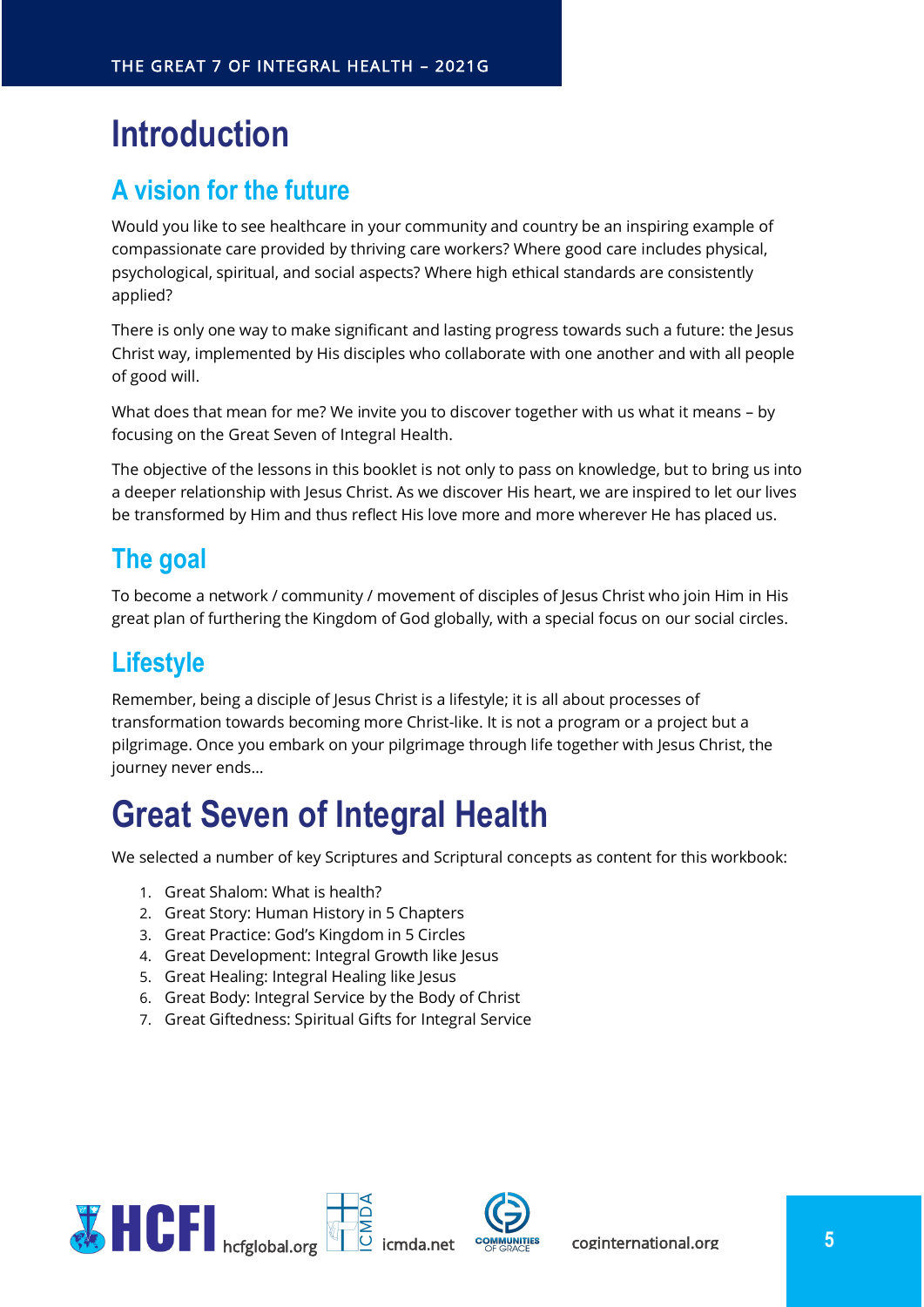# <span id="page-5-0"></span>**Discovery Groups**

If we really want to see the kind of inside-out transformation that Jesus Christ brings, we cannot do it alone. That is why we will join hands and hearts in a small group to learn together how to put the Great Seven of Integral Health into practice. The small group format we will be using is known as Discovery Groups.

## <span id="page-5-1"></span>**Definition of a Discovery Group:**

A Discovery Group is two to five seekers / believers who learn together to love God, to love their neighbour and to intentionally multiply maturing disciple makers in obedience to Jesus Christ.

- 1. Two to five: This is the optimal size for a group of busy people
- 2. Seekers / Disciples: When Jesus Christ called people to follow Him, none of them were believers. They became believers on the way as they discovered He is the Way
- 3. Jesus Christ: He is the Central Person in Discovery Groups
- 4. Learn together: all participants help one another to learn from Jesus Christ
- 5. Love God and neighbour as ourselves: This is what life is all about according to Jesus Christ
- 6. Obedience: Disciples of Jesus Christ obey Him
- 7. Intentional multiplication of maturing disciple makers: the practical implication of one of the key commands of Jesus Christ, namely, to make disciples of all nations
- 8. This series of sessions will emphasize being disciples of Jesus Christ in our social circles: family, friends, faith community, workplace, and neighbourhood

## <span id="page-5-2"></span>**Format:**

- 1. Frequency: meet once a week or once every two weeks as a rule. During holidays or emergencies, the time between meetings might be longer
- 2. When: it is very important to meet only when all the members of the group can be present. This flexible approach also means that you do not have to meet at the same day / time. At the end of each meeting you agree with one another when the next meeting is going to be.
- 3. Where: either face to face or online (saves traveling time), or a hybrid: for example, meet online regularly and face to face once every three or four months
- 4. Meeting elements: each meeting has three parts Look Back; Look Up; Look Forward. This will be described in more detail further on
- 5. Duration: 90 minutes each of the three parts takes about 30 minutes each. The meetings can be squeezed into an hour, but they usually last one-and-a-half hour to two hours (fellowship is great  $\circled{e}$ )

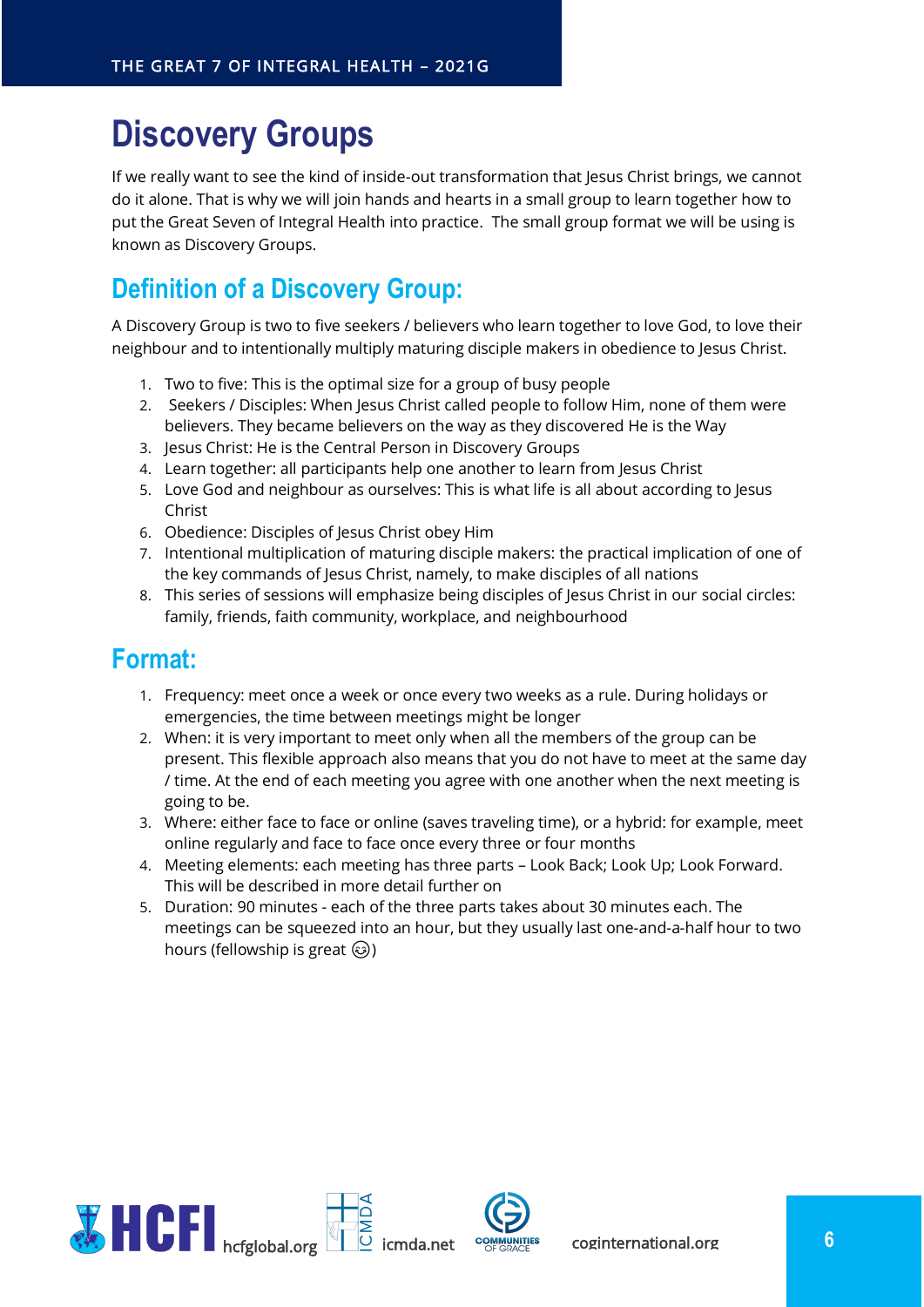## <span id="page-6-0"></span>**Role of the facilitator:**

Each group has a facilitator who initiates the meetings. After a facilitating a few times, the group members start taking turns to facilitate the meeting. This way they learn how to facilitate their own groups once that becomes possible. The facilitator:

- 1. Provides an example of some-one who wants to learn as much as possible from Jesus Christ and who applies what has been learnt in daily life and work
- 2. Promotes a culture of honouring one another in the Discovery Group
- 3. Is a co-learner together with the rest of the group; not the "great expert"
- 4. Is a meeting organizer/scheduler; not the "spiritual superstar"
- 5. Makes sure all Discovery Group members participate; not the "centre of attention"
- 6. Facilitates learning experiences by asking questions; not the "great preacher"
- 7. Furthers formation of new Discovery Groups; not the "gatherer of admirers"
- 8. Promotes and practices two spiritual disciplines that are vital for every follower of Jesus Christ: First, daily devotional time - using of S.O.A.P.S.<sup>1</sup> Second, daily prayer time praying for the people on your Lost List and for those in your social circles
- 9. Checks regularly how the group members are doing in these two spiritual disciplines and inspires them to develop these habits if they are not yet part of their lives

## <span id="page-6-1"></span>**Role of the coach:**

- 1. Coaches facilitators who have started new Discovery Groups
- 2. Organizes leadership training for the next generations of Discovery Group facilitators
- 3. Starts to coach coaches once the spiritual multiplication processes make it possible

#### Suggestion:

Print out this document and write down your notes about these sessions in the printout. This will help you to remember what you have learnt, to record your intended action steps and what you have prayed about. Later you can refer to your notes for prayer

<sup>1</sup> SOAPS is explained in an addendum at the end of this document

ها



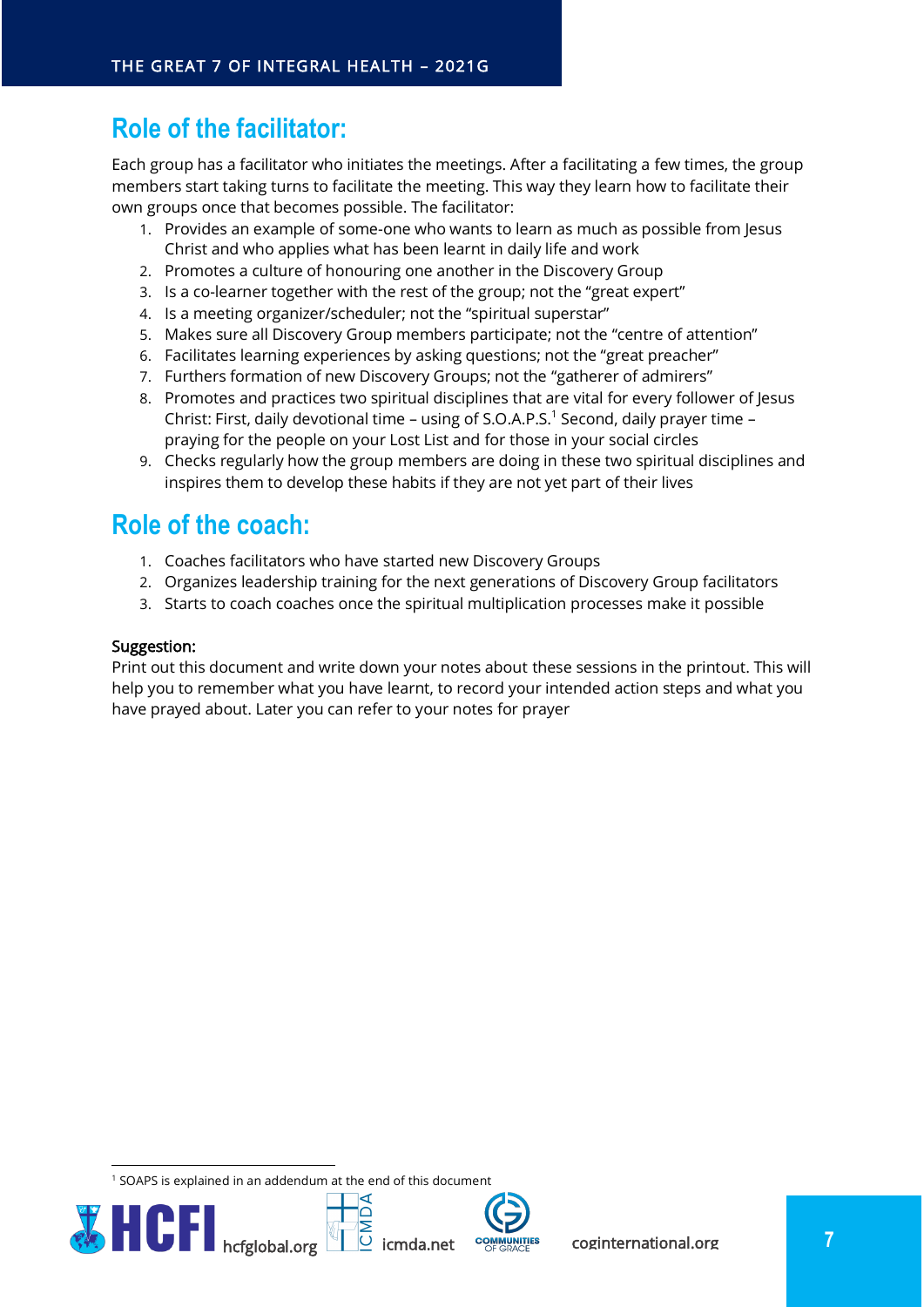# <span id="page-7-0"></span>**1. Great Shalom: What is Integral Health?**

## <span id="page-7-1"></span>**Look Back: Celebration and Fellowship (1/3 of time)**

If this is the first time you meet, welcome everybody and open with prayer.

## <span id="page-7-2"></span>**Facilitate discussions on these questions:**

1. Who are you and why have you decided to be in this group? (First meeting only)

2. What happened in the past week that you are thankful for?

3. What challenges / struggles are you facing right now?

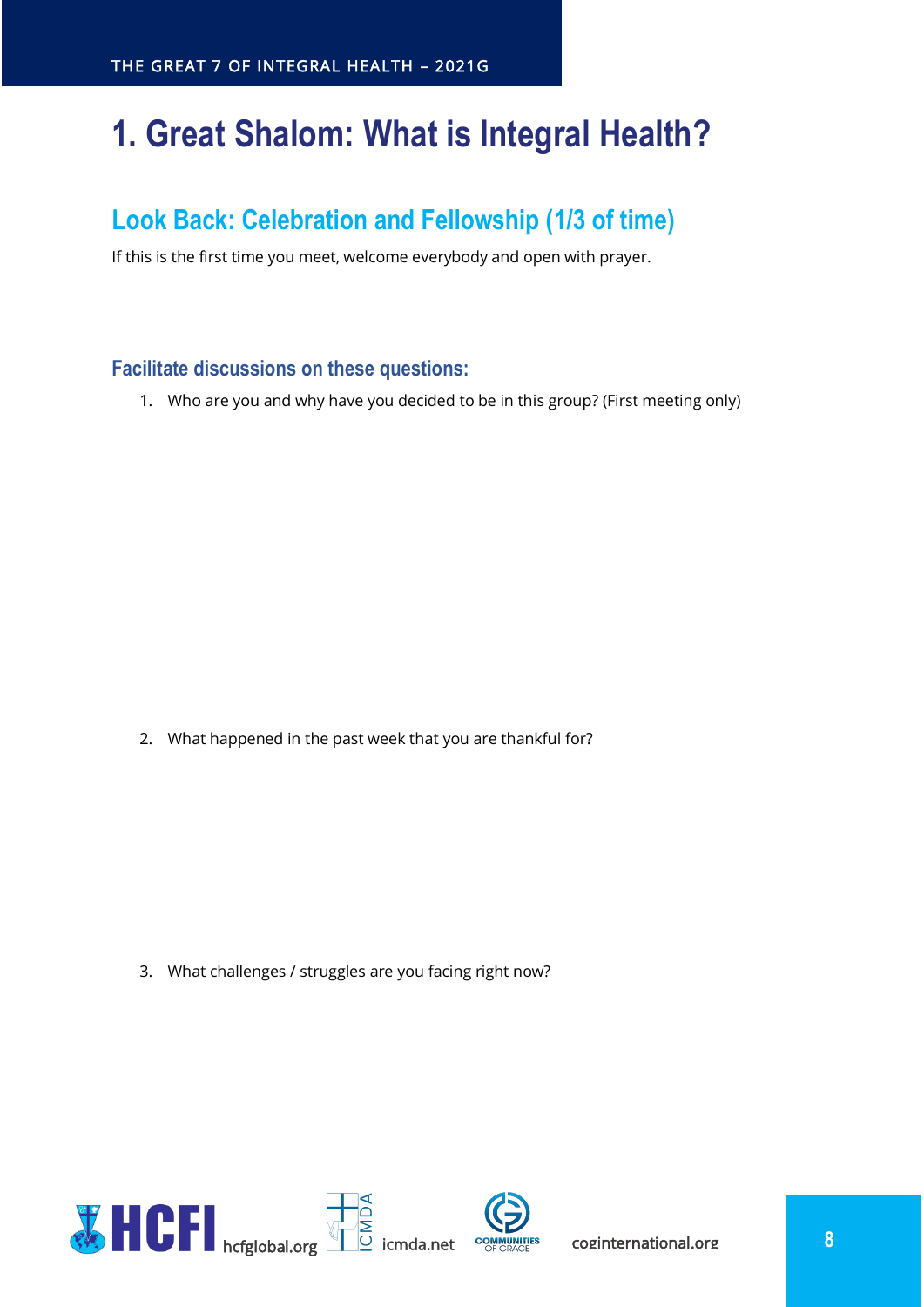## <span id="page-8-0"></span>**Look Up: Word Study about Shalom**

## <span id="page-8-1"></span>**Shalom is primarily a relational word**

"Shalom" is taken from the root word shalam, which means, "to be safe / well / happy / prosperous / healthy / to have peace and welfare - in mind, body, or estate."

Beyond being just a simple wish for peace and happiness, shalom suggests a state of fullness and perfection, overflowing inner and outer joy and peaceful serenity.

Shalom speaks of completeness, fullness, or a type of wholeness that encourages you to give back — to generously re-pay something in some way

#### <span id="page-8-2"></span>**Shalom in selected Scriptures**

#### YHWH Shalom

Then Gideon perceived that he was the angel of the LORD. And Gideon said, "Alas, O Lord GOD! For now I have seen the angel of the LORD face to face." But the LORD said to him, "Peace be to you. Do not fear; you shall not die." Then Gideon built an altar there to the LORD and called it, The LORD is Shalom. Judges 6:22-24a.

#### Prince of Shalom

For to us a Child is born, to us a Son is given; and the government shall be upon His shoulder, and His name shall be called Wonderful Counsellor, Mighty God, Everlasting Father, Prince of Shalom. Isaiah 9:6

God of Shalom shall bruise Satan under your feet shortly, Romans 16:20

ها

God of Shalom will fully sanctify you, I Thessalonians 5:23

Kingdom of God is righteousness and shalom and joy in the Holy Spirit, Romans 14:17

Jesus Christ is our Shalom...; He came and preached shalom to you who were far off and shalom to those who were near, Ephesians 2:14-17

How beautiful are the feet of those who preach the Gospel of Shalom, Romans 10:15

And seek the shalom of the city, there where I have caused you to be exiled. And pray to Jehovah for it; for in its shalom you shall have shalom, Jeremiah  $29:7^2$ 

 $2$  This is the calling of all believers who work/live in cities



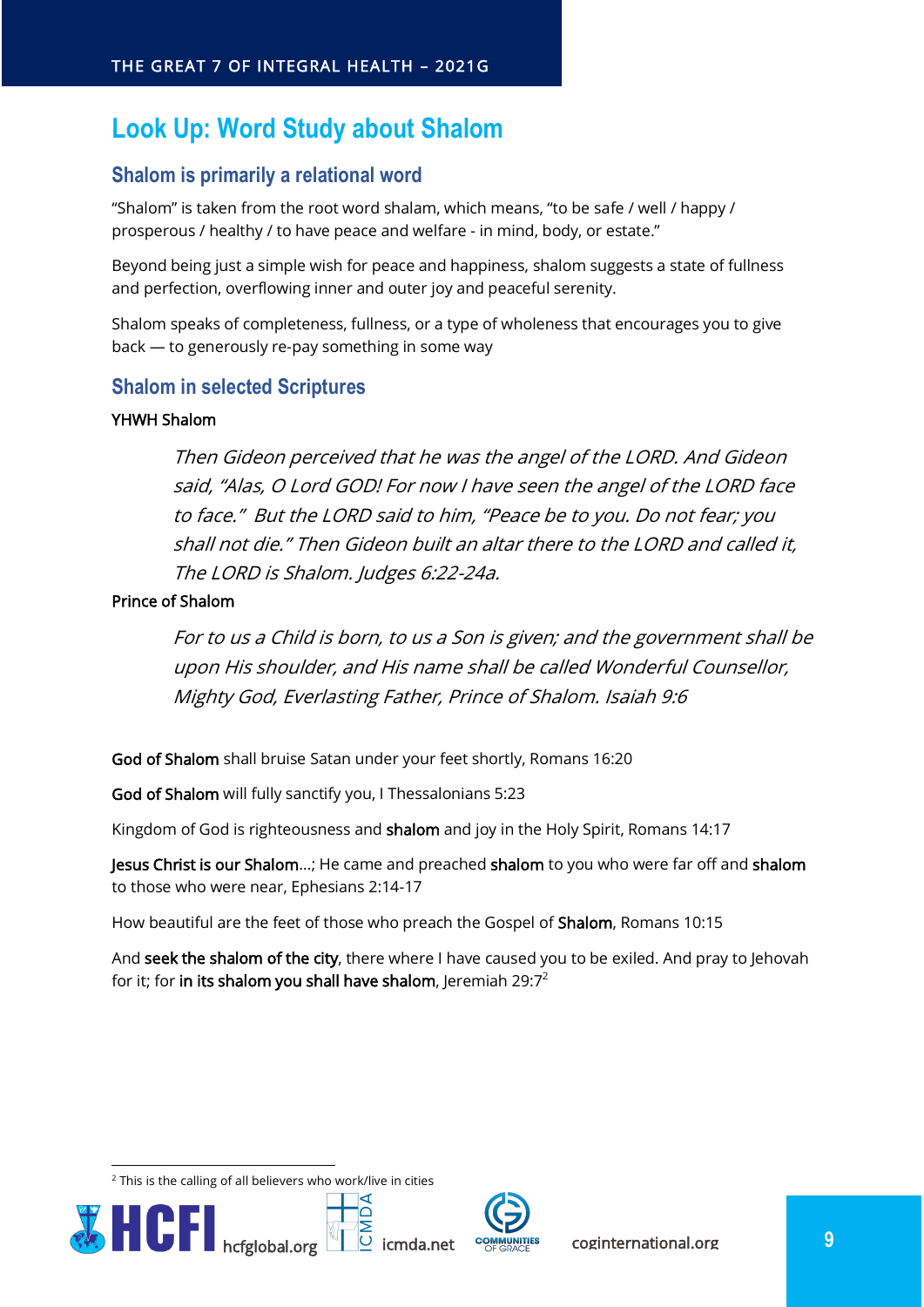#### <span id="page-9-0"></span>**Shalom defined**

Shalom is universal flourishing, wholeness, and delight - a rich state of affairs in which natural needs are satisfied and natural gifts fruitfully employed, a state of affairs that inspires joyful wonder as its Creator and Saviour opens doors and welcomes the creatures in whom he delights. Shalom, in other words, is the way things ought to be. In summary: Shalom is comprehensive flourishing

#### Other definitions of shalom that might be helpful

Shalom is the sum total of everything God gives us; Shalom is the blessing of God on every area of our lives; Shalom is integral well-being

Shalom experienced is multidimensional, complete well-being — physical, psychological, social, and spiritual; it is expressed in right relationships — with God, with(in) oneself, with others, and with creation

#### The best example of what shalom is all about:

The relationships in the Trinity between Father, Son and Holy Spirit

For further personal study you could also consider the SHALOM pictures painted by the Lord in Isaiah 65:17-25 and in Zechariah 8:3-21. Of course, the new heaven and the new earth will be ultimate expression of shalom for us humans

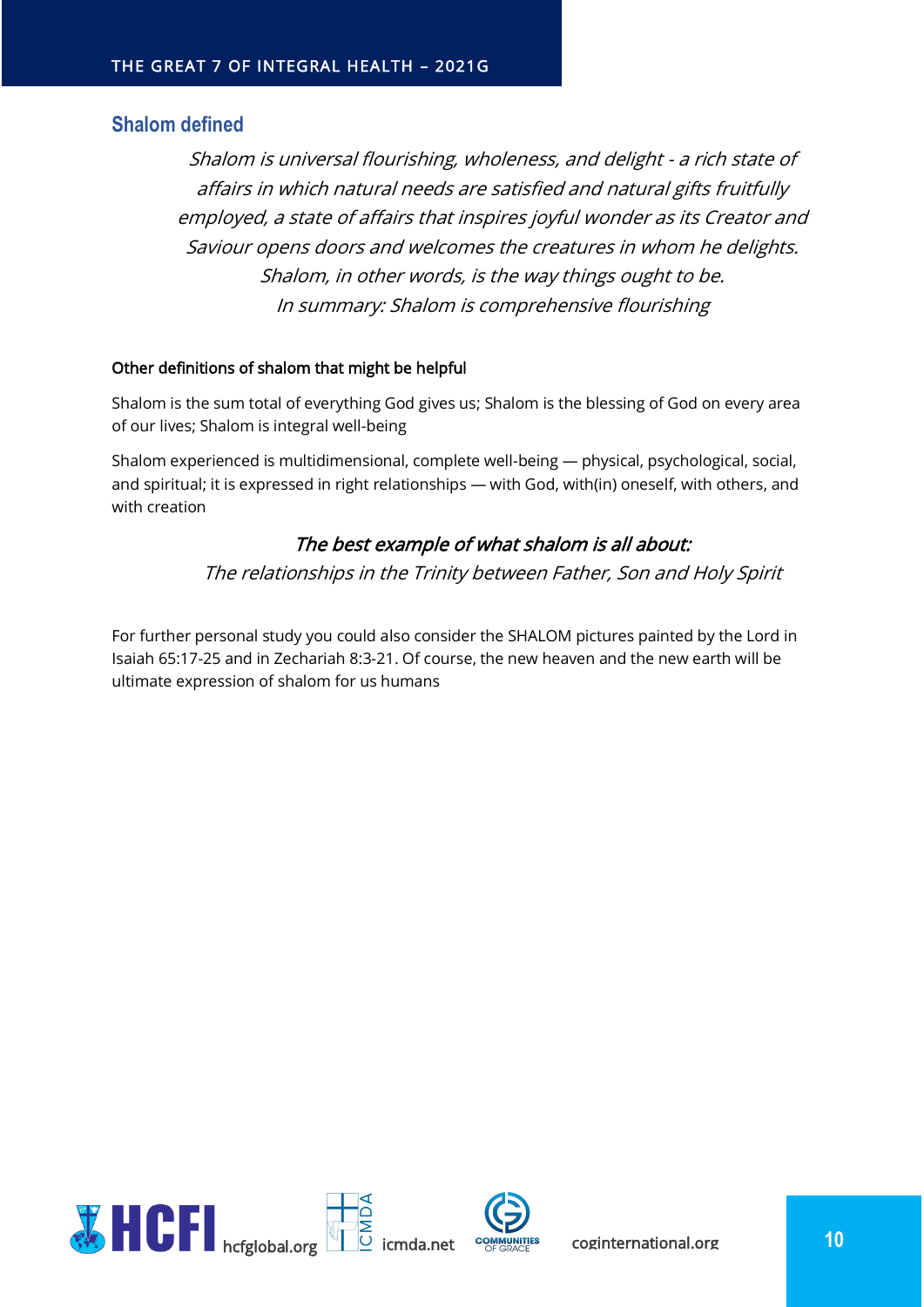## <span id="page-10-0"></span>**Discussion based on the Word Study about Shalom**

1. What caught your attention in this study of the meaning of Shalom?

2. What did you learn about God / His ways / Jesus Christ?

3. What did you learn about people / yourselves?

4. How could we apply what we have learnt from Looking Up? In our personal lives? In our workplace? In our neighbourhood?

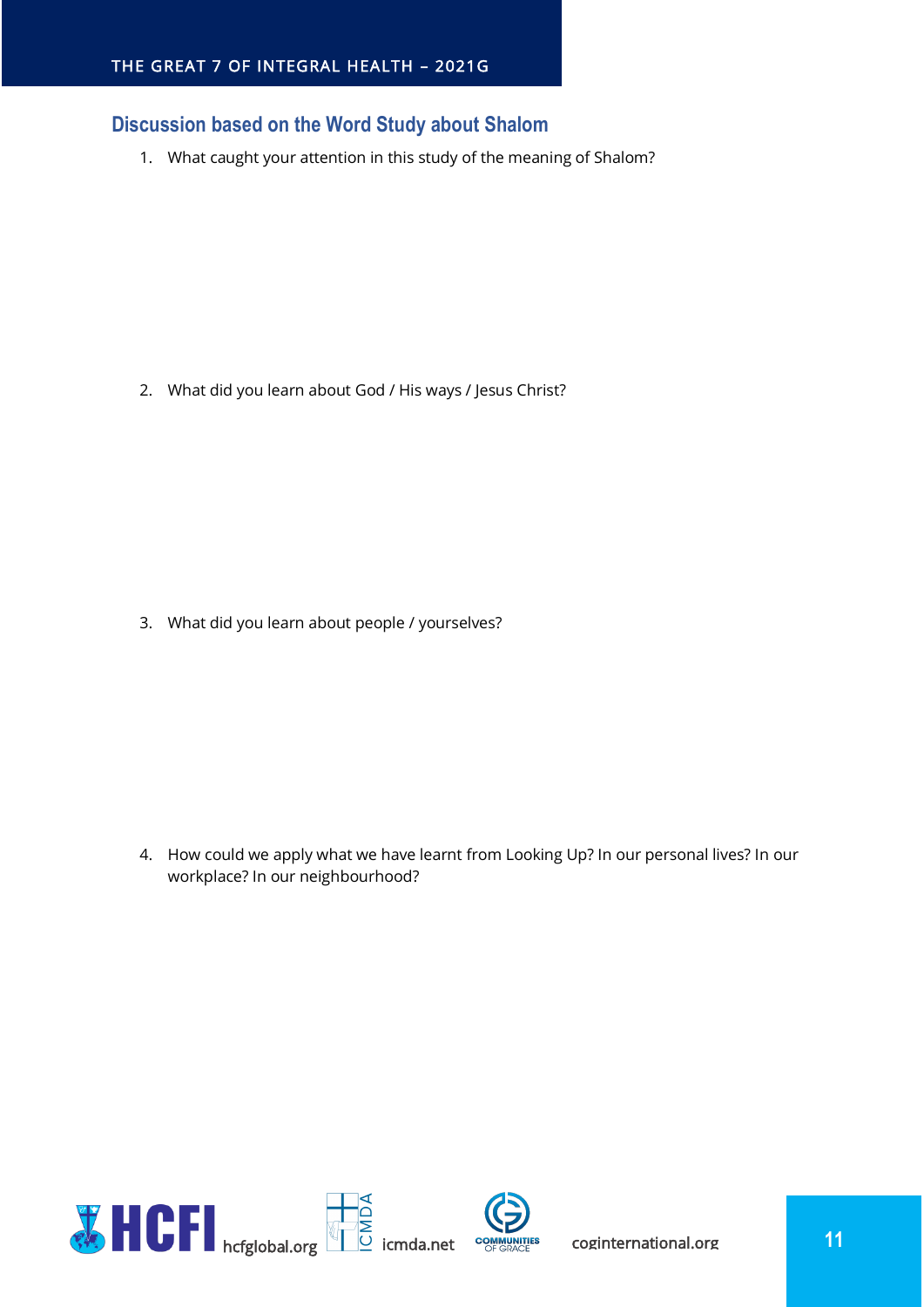## <span id="page-11-0"></span>**Look Forward: Bless one another to obey (1/3)**

• How will you seek to integrate your new insights into the meaning of Shalom in your relationship with the Lord, with your family, in your workplace, in your neighbourhood? Anything specific that God wants you to do in this regard? "With God's help, I will…"

Note: please write down the "I will…" statements of all group members so that you can pray for one another also in between the group meetings

- Prayer for one another
	- a. For God's help to obey Him as summarized in our "I will" statements. Write down one another's "I will" statements so that you know what to pray for – not only during this meeting, but also in the period until your next meeting
	- b. For one another's challenges/struggles mentioned at the beginning of the meeting
	- c. For lost persons (each participant gives two names one person from your family and one person from your workplace.) This is your Lost List. At future meetings you report to one another how these persons are doing and pray for them again. This information is confidential and not to be shared outside the group.
- Where and when do we meet next time?

Note: make sure your "I will" statements meet the SMARTIE goal criteria:

S = specific; M = measurable; A = attainable; R = result-oriented; T = time-limited; I = in line with the vision to see God's kingdom come in your four social circles (family, faith community, workplace, neighbourhood); E = exalting God

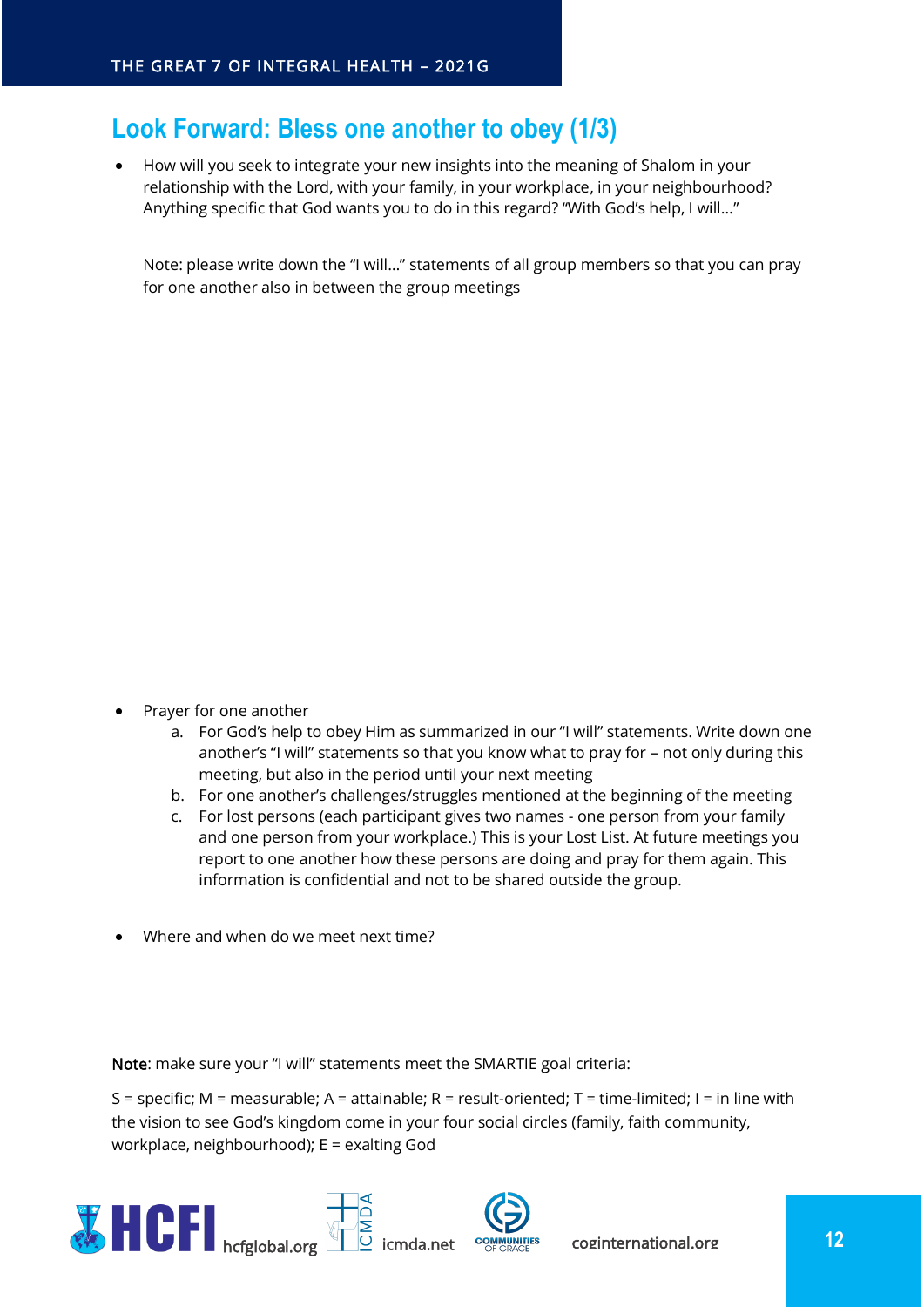# <span id="page-12-0"></span>**2. Great Story: Human History In 5 Chapters**

## <span id="page-12-1"></span>**Look Back: Celebration and Fellowship (1/3 of time)**

Welcome everybody and open with prayer.

#### <span id="page-12-2"></span>**Facilitate discussions on these questions:**

• How did it go with the implementation of your "I will…" statements?

• What happened in the past week that you are thankful for?

• What challenges / struggles are you facing right now?

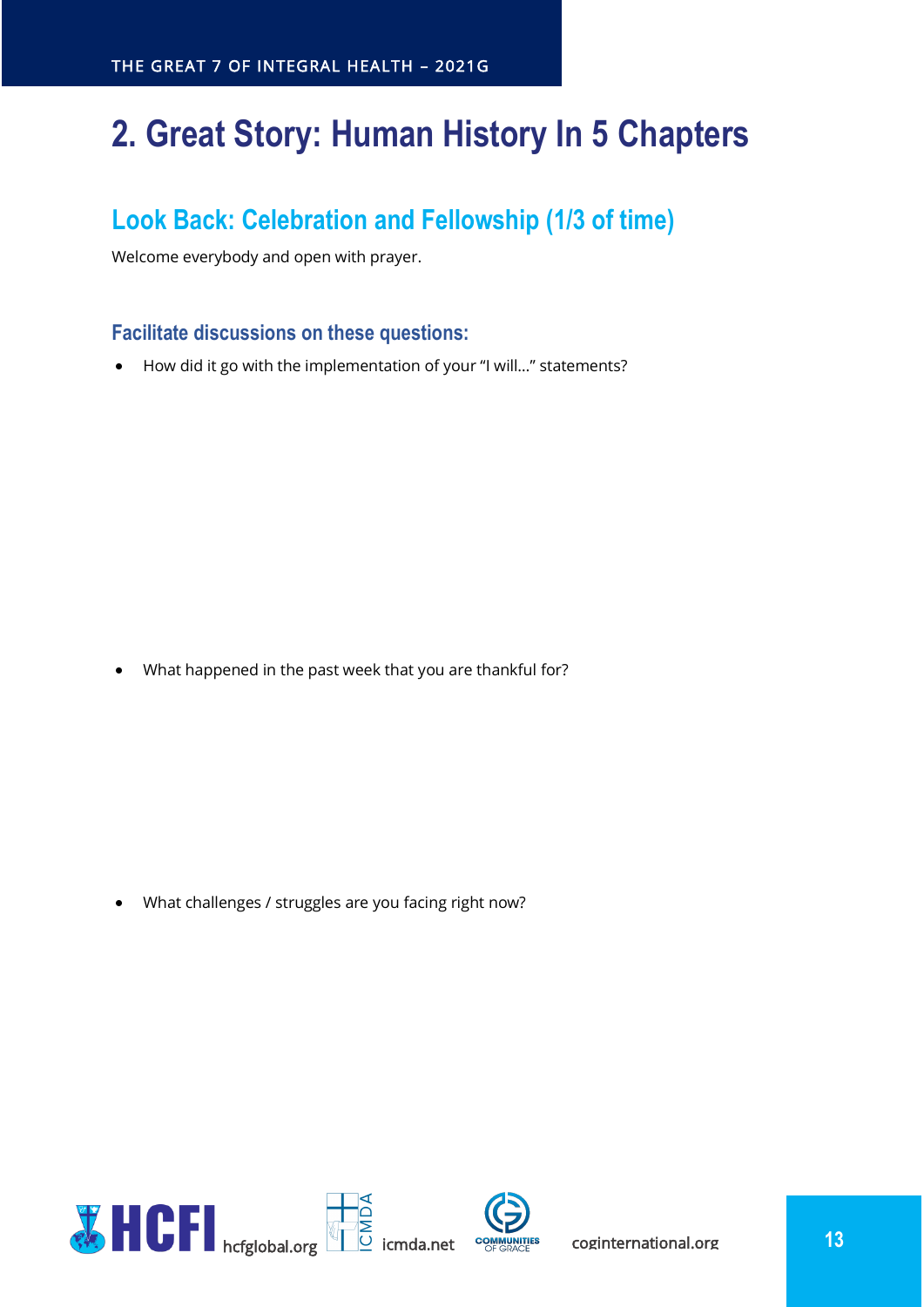## <span id="page-13-0"></span>**Look Up: Overview of the Great Story**

## <span id="page-13-1"></span>**Chapter 1 Creation: The Original Very Good Kingdom**



## Genesis 1

Disorder to order

Darkness to light

Emptiness to fulness

Chaos to governance

Multiplying people who love God, who love one another as themselves, and who love God's creation

## <span id="page-13-2"></span>**Chapter 2 The Fall: Rebellion in the Kingdom**



## Genesis 2 and 3 Satan's contra-narrative: Disorder Darkness Emptiness Chaos Haters of God, of one another, of themselves; damagers and destroyers of God's creation

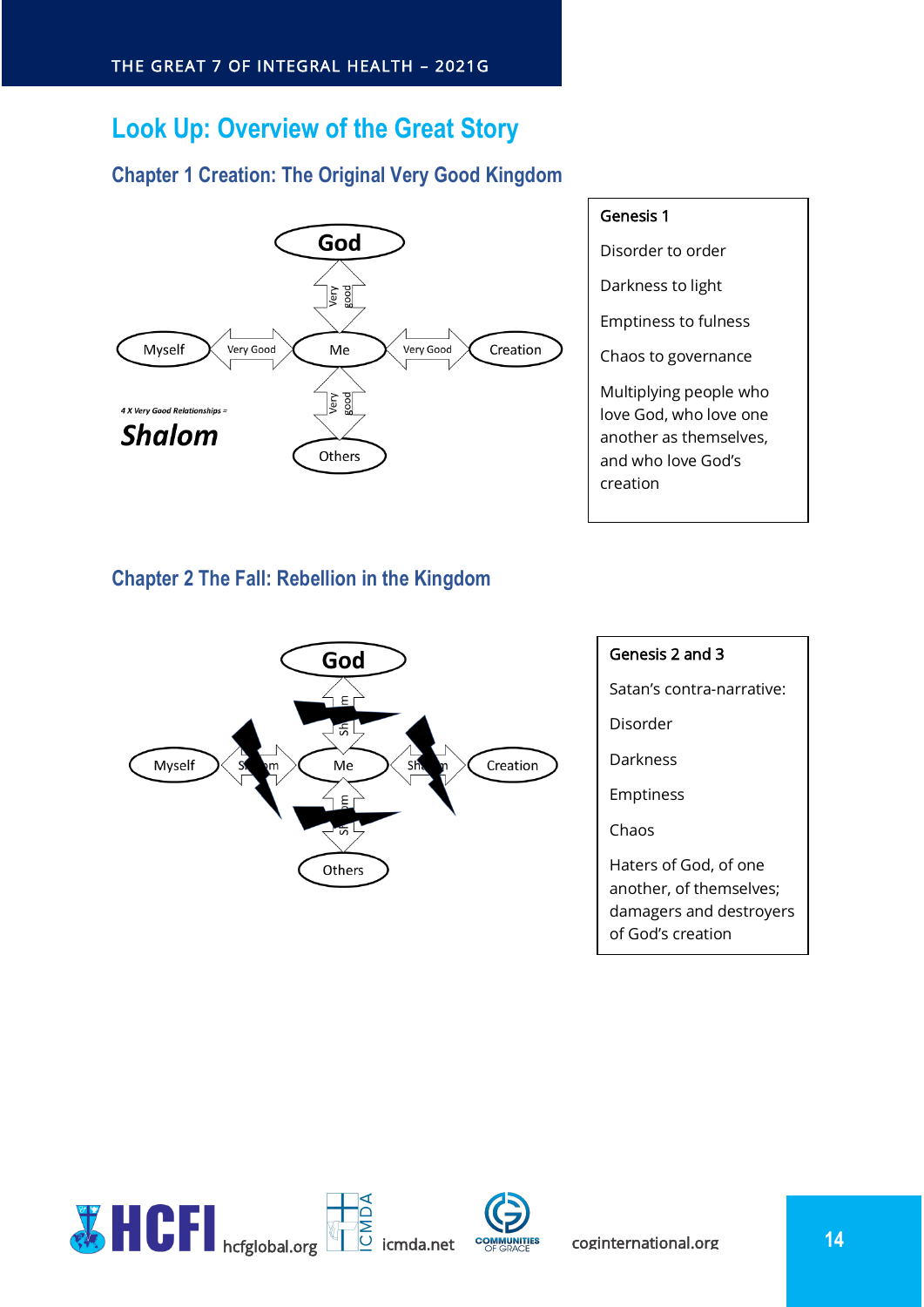## <span id="page-14-0"></span>**Chapter 3 Redemption: Basis for Reconciliation in the Kingdom**



Christ makes re-creation shalom possible, Colossians 1:20:

Everything can now move in the direction God wants

We receive a key role in breaking the contranarrative of Satan and bringing in the recreation of God on the basis of the finished work of Christ

## <span id="page-14-1"></span>**Chapter 4 Restoration: Our Present Calling in the Kingdom**



#### Our role:

In the power of the Holy Spirit we seek to bring shalom in the key areas to the optimal extent that is possible in a broken world

Spiritual multiplication of people who love God, who love one another as themselves, and who love God's creation.

Through the Holy Spirit we are enabled to live out the new life God has given us by grace

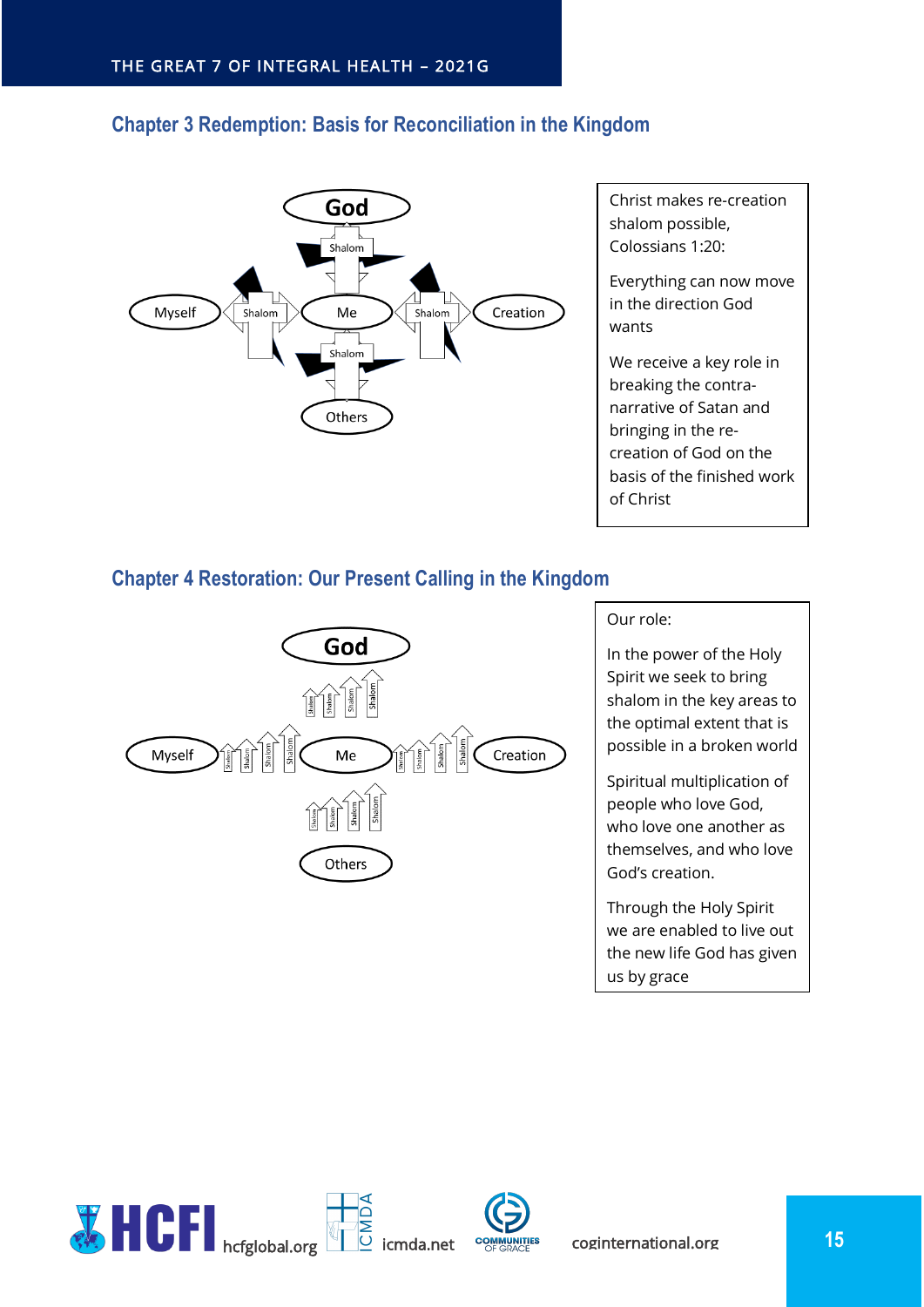## <span id="page-15-0"></span>**Chapter 5 Consummation: The Final Very Good Kingdom**



In the new heaven and new earth there will be the ultimate and permanent fulfillment of God's New Creation Order

Perfect and eternal community filled with love of God, love of one another as we love ourselves, and love of God's creation.

This is love in present continuous tense forever.

Hallelujah!

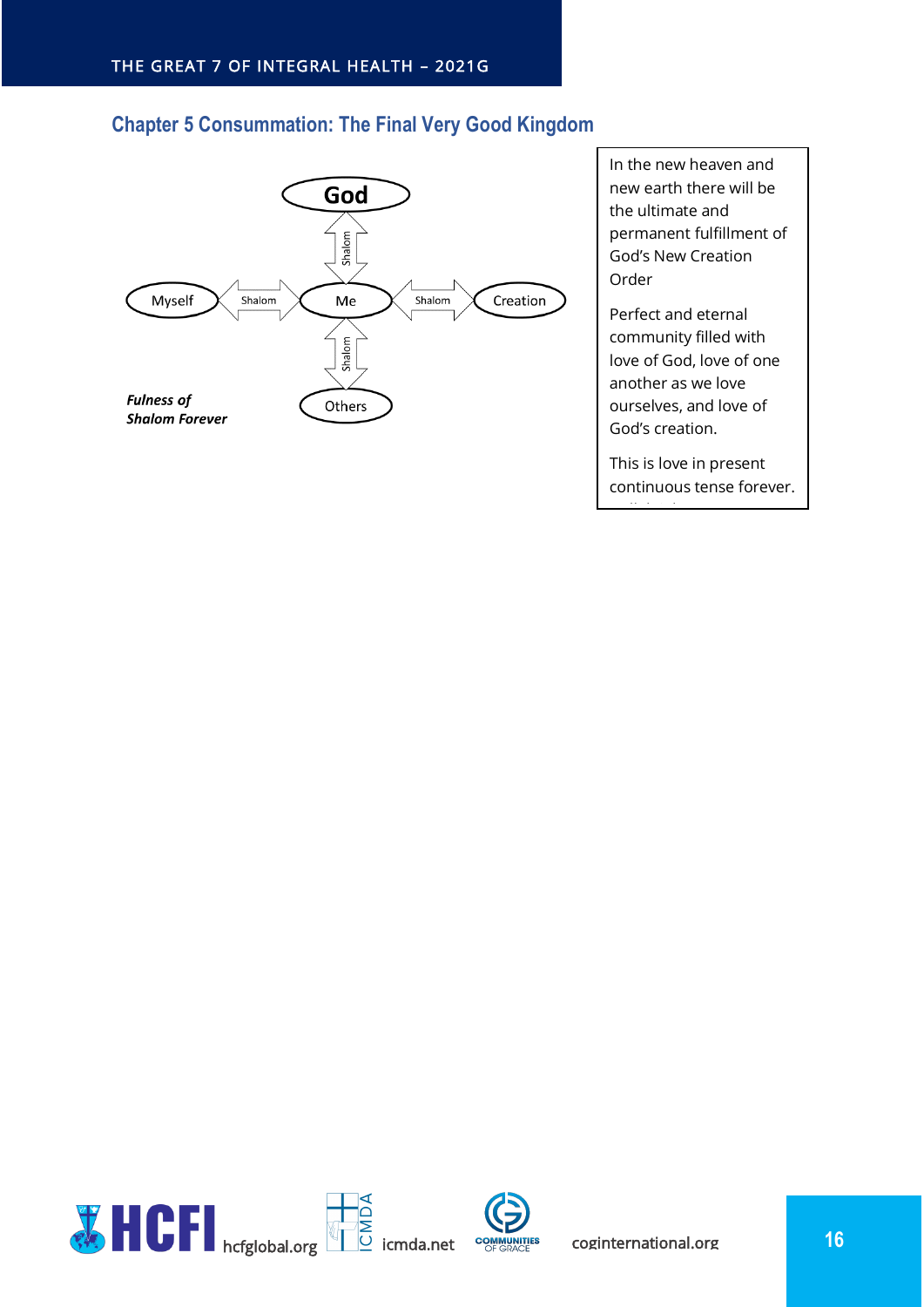## <span id="page-16-0"></span>**Discussion based on the overview of the Great Story of the Bible**

• What was the most inspiring about this overview of the Great Story?

• What did you learn about God / His ways / Jesus Christ?

• What did you learn about people / yourselves?

• How could we apply what we have learnt from Looking Up? In our personal lives? In our workplaces? In our neighbourhood?

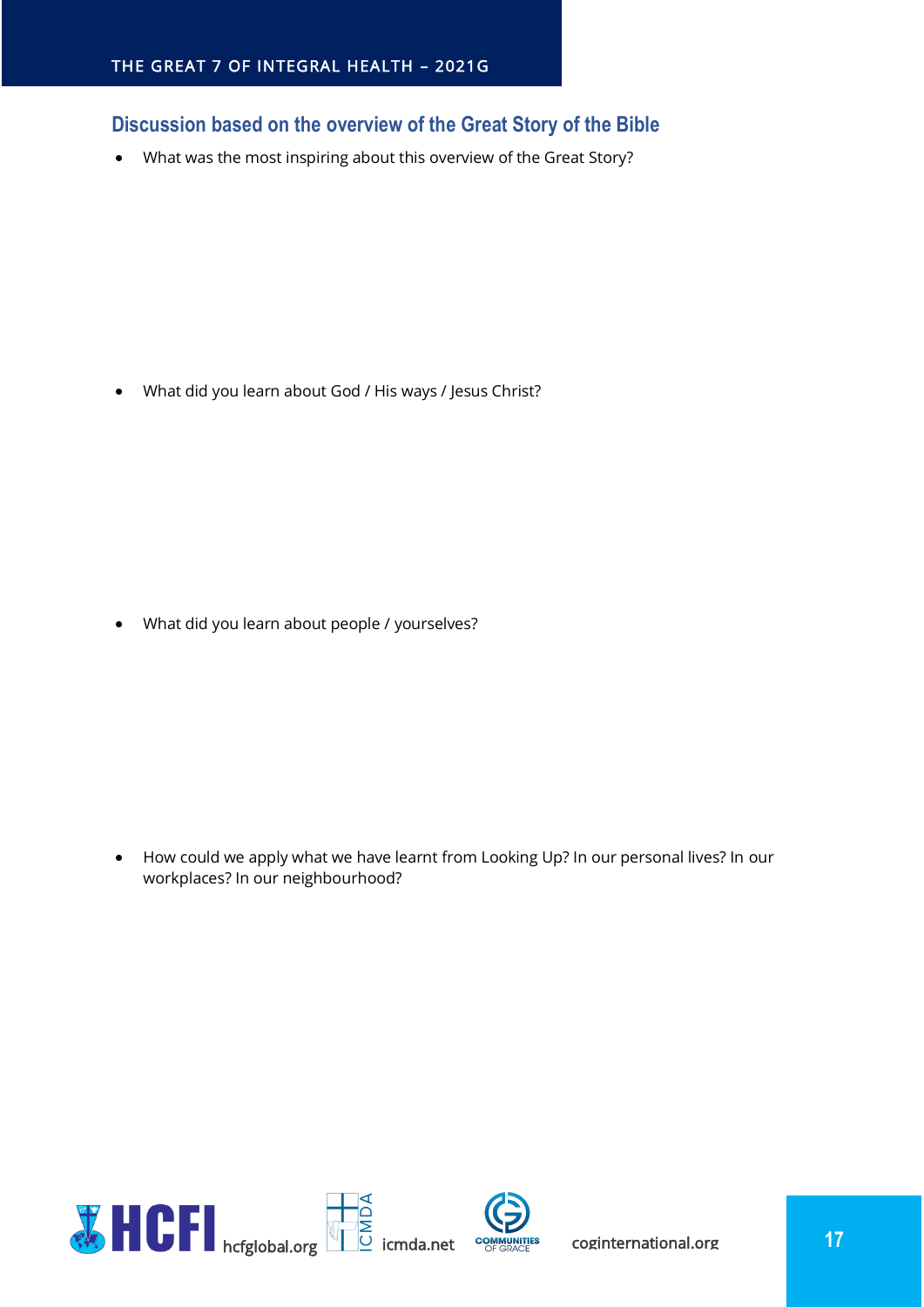## <span id="page-17-0"></span>**Look Forward: Bless one another to obey (1/3)**

• How will you seek to apply what you have learnt in this meeting in your relationship with the Lord, with your family, with your friends, and in your workplace / neighbourhood? Anything specific that the Lord wants you to do? "With God's help, I will…"

Note: please write down the "I will…" statements of all group members so that you can pray for one another also in between the group meetings

- Prayer for one another
	- a. For God's help to obey Him as summarized in our "I will" statements. Write down one another's "I will" statements so that you know what to pray for – not only during this meeting, but also in the period until your next meeting
	- b. For one another's challenges/struggles mentioned at the beginning of the meeting
	- c. For the people on your Lost Lists
- Where and when do we meet next time?

Note: make sure your "I will" statements meet the SMARTIE goal criteria:

S = specific; M = measurable; A = attainable; R = result-oriented; T = time-limited; I = in line with the vision to see God's kingdom come in your four social circles (family, faith community, workplace, neighbourhood); E = exalting God

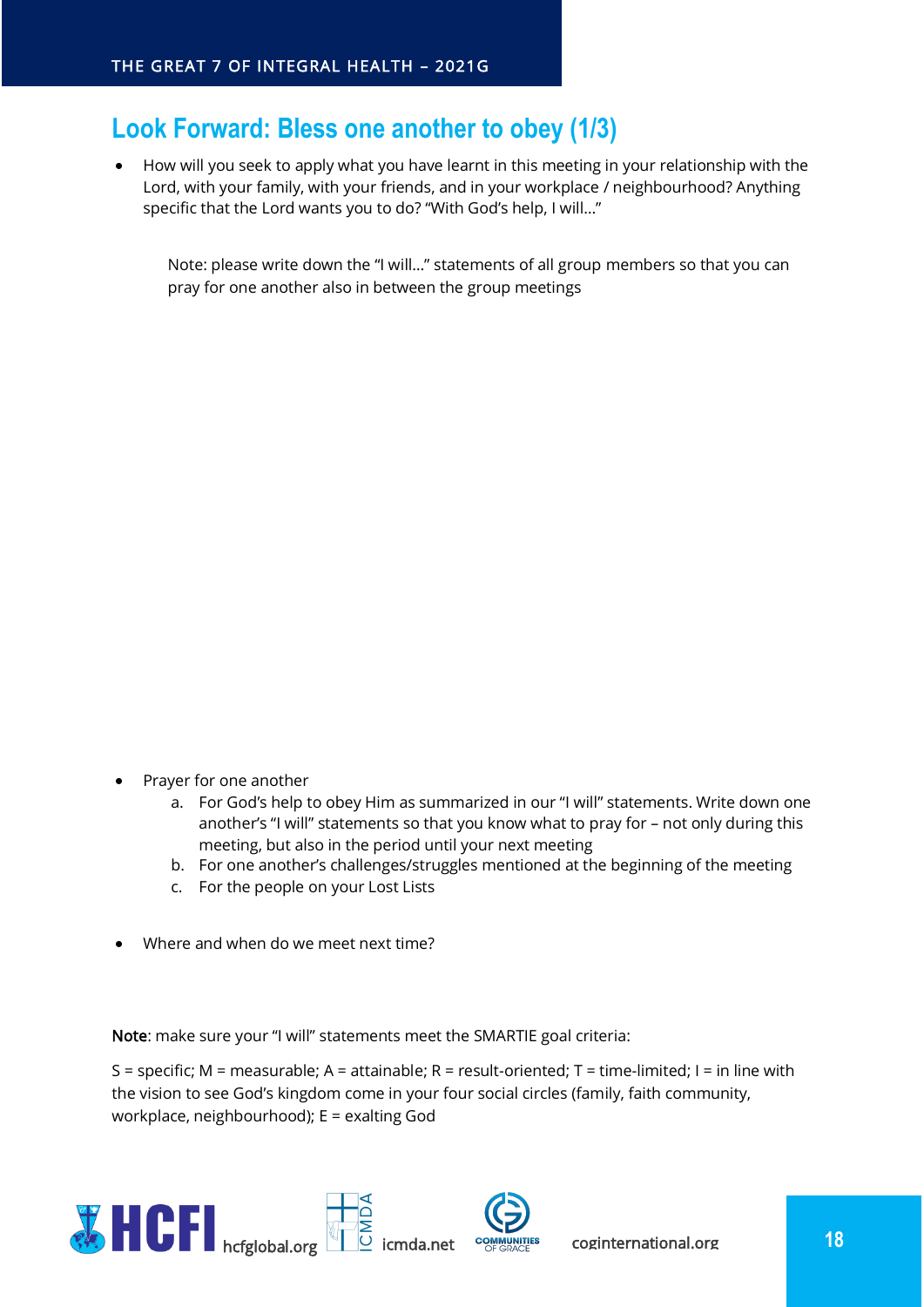# <span id="page-18-0"></span>**3. Great Practice: God's Kingdom In 5 Circles**

## <span id="page-18-1"></span>**Look Back: Celebration and Fellowship (1/3 of time)**

Welcome everybody and open with prayer.

## <span id="page-18-2"></span>**Facilitate discussions on these questions:**

• How did it go with the implementation of your "I will…" statements?

• What happened in the past week that you are thankful for?

• What challenges / struggles are you facing right now?

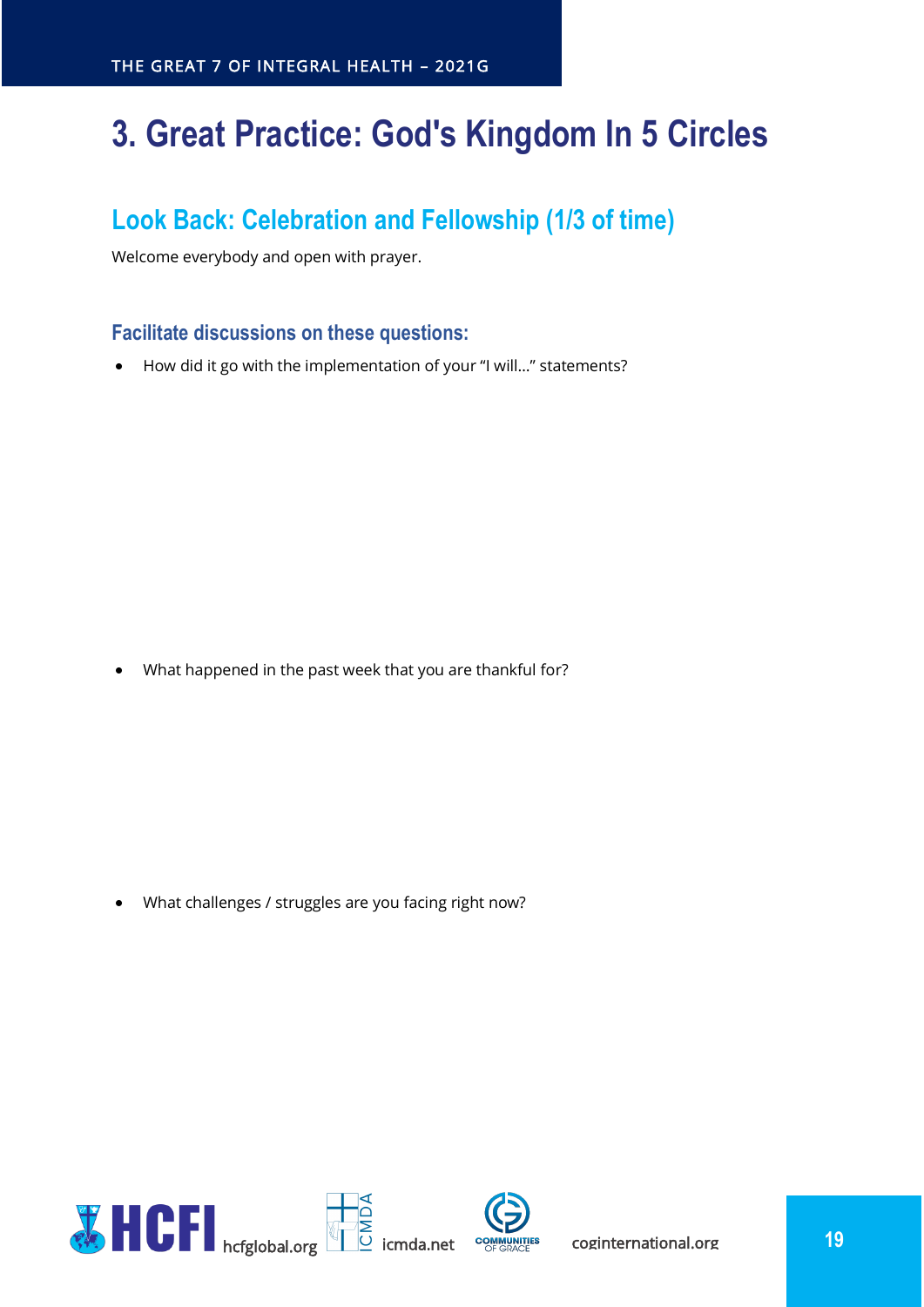## <span id="page-19-0"></span>**Look Up: Great Practice - God's Kingdom In 5 Circles**

## <span id="page-19-1"></span>**Love your neighbour: The big challenge to put this into practice**

#### Love your neighbour as yourself

Christians ought to be the world's greatest relationship experts. Our example ought to inspire others to want to live in God's love as well.

## <span id="page-19-2"></span>**Where is my neighbour? / Who is my neighbour? / Whose neighbour am I?**

#### I am neighbour to the people in my five social circles



I am responsible before God to love my neighbour in all five social circles

#### The people in these five social circles are at various distances from me:

| <b>Social Circle</b><br>number | A: Nearest<br>neighbour | <b>B: Neighbour</b>        | C: Neighbour<br>further away               | D: Neighbour<br>(inter)national       |
|--------------------------------|-------------------------|----------------------------|--------------------------------------------|---------------------------------------|
| 1. Family                      | Direct family           | <b>Extended family</b>     | Tribe / People<br>group                    | All tribes<br>(inter)national         |
| 2. Friends                     | Closest friends         | Good friends               | Friends                                    | Acquaintances /<br><b>Strangers</b>   |
| 3. Faith<br>community          | Discovery<br>Group      | Home group / cell<br>group | Local<br>congregation                      | Body of Christ<br>(inter)national     |
| 4. Workplace                   | Direct<br>colleagues    | Other colleagues           | Institution/<br>Business / Clinic /<br>etc | Professional world<br>(inter)national |
| 5. Neighbourhood               | Direct<br>neighbours    | Neighbourhood /<br>suburb  | Town / city                                | Country /<br>World                    |

 $\overline{\mathsf{d}}$ 

I need to show God's love to whomever I am a neighbour to

The danger is that I become too selective and "discriminatory" in choosing whose neighbour I am

I ought to start with my nearest neighbour all the way to my neighbour in other parts of the world.

This includes the last, the least and the lost



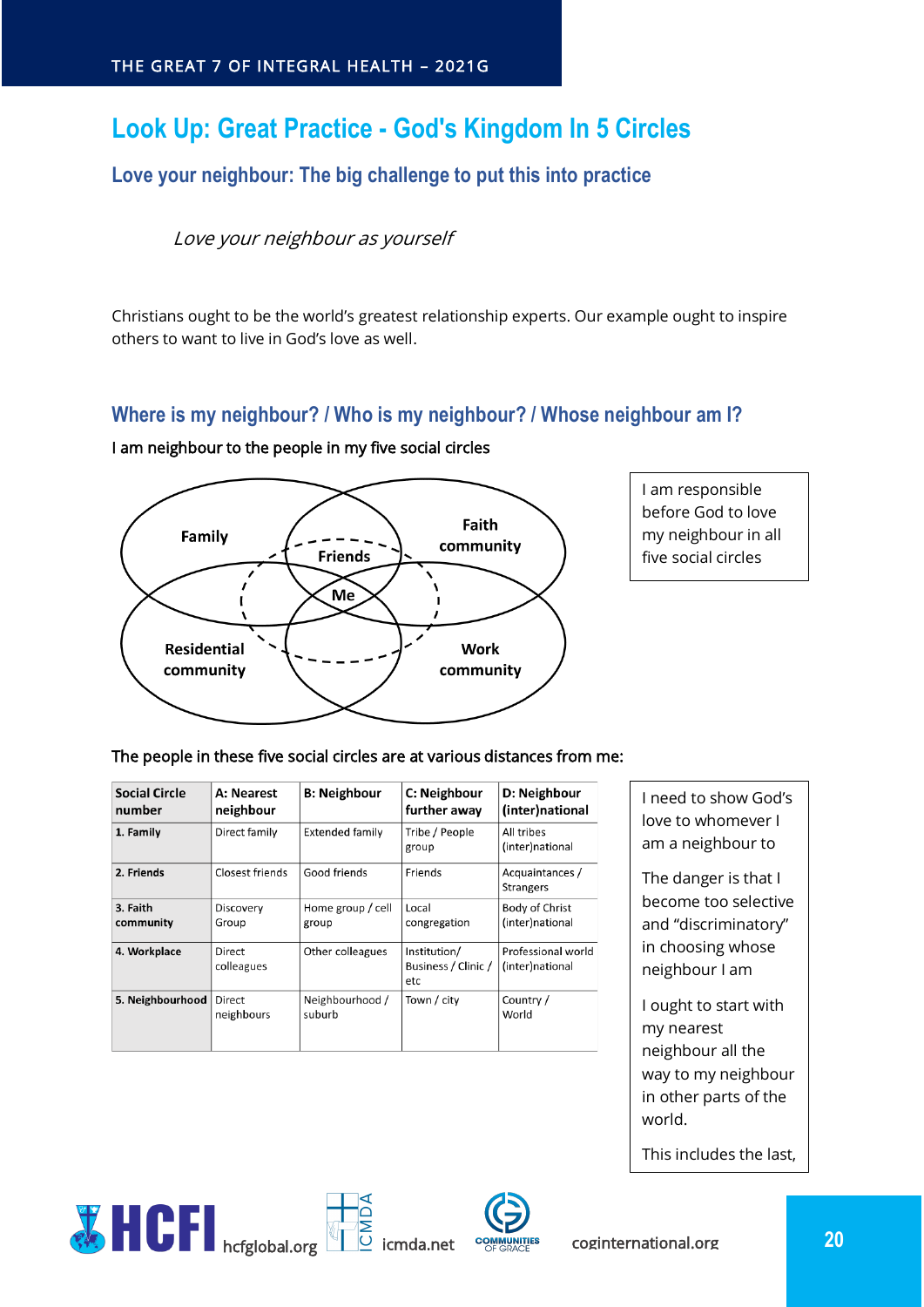## <span id="page-20-0"></span>**Practical exercise regarding your five social circles.**

Please put the names of the person who is closest to you and the one who is furthest from you in each of your social circles. Think of close and far away not only in terms of geographical location, but also in terms of relational / emotional depth.

| <b>Social Circle</b> | <b>Closest</b> | <b>Furthest</b> | What is God saying to you? |
|----------------------|----------------|-----------------|----------------------------|
| 1. Family            |                |                 |                            |
| 2. Friends           |                |                 |                            |
| 3. Faith community   |                |                 |                            |
| 4. Workplace         |                |                 |                            |
| 5. Neighbourhood     |                |                 |                            |

#### Considerations:

- Is a child / friend / colleague closer to me than my marriage partner?
- Is there a romantic attachment that should not be there?
- Is my relationship with God deeper and stronger than my relationships with people / a significant person?

How do you feel when you look at your answers? Share in the group to the extent that you feel safe to share.

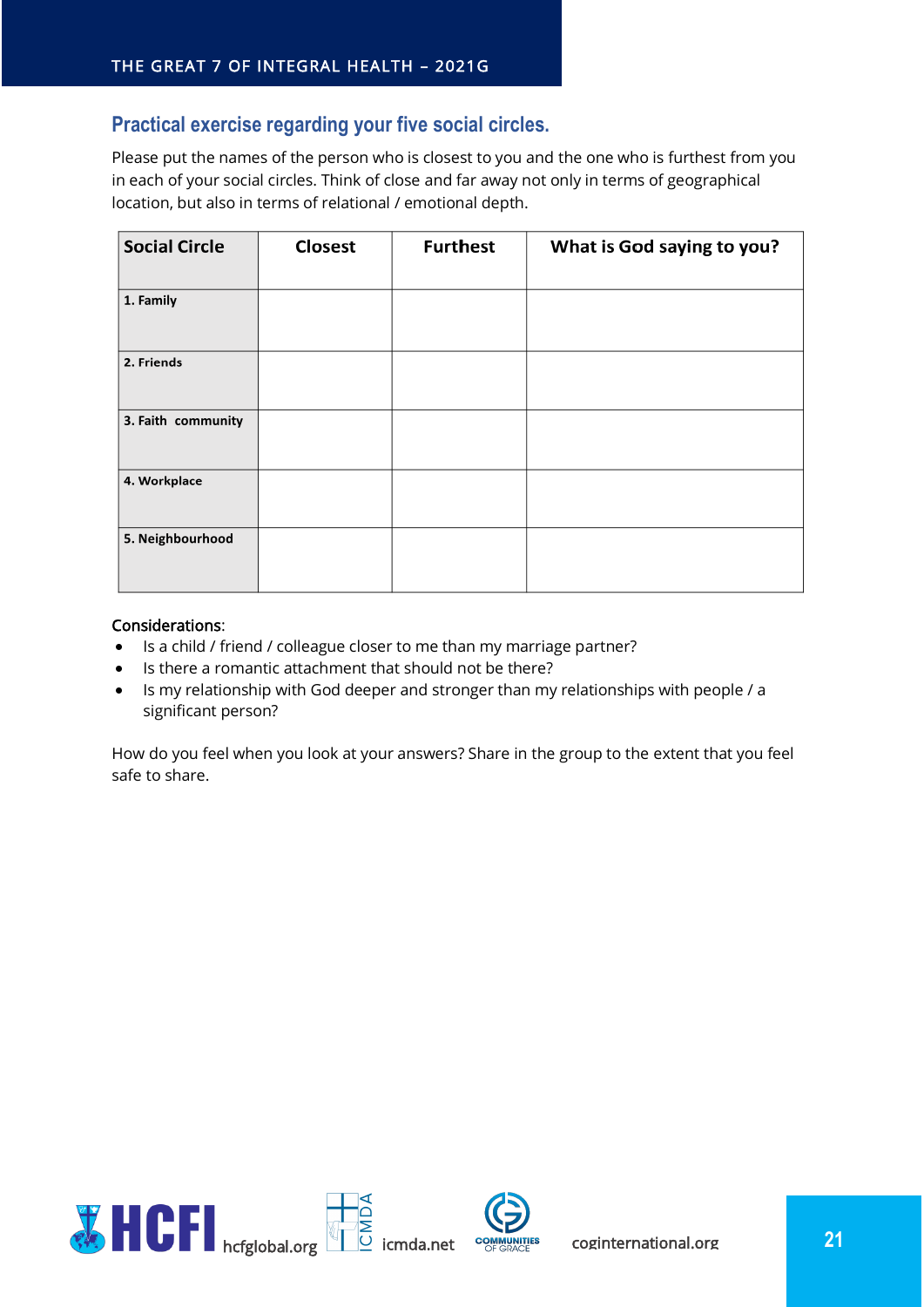## <span id="page-21-0"></span>**Discussion based on loving my neighbour in my 5 circles**

• What was the most important discovery for you about the question: whose neighbour am I?

• What did you learn about God / His ways / Jesus Christ?

• What did you learn about people / yourselves?

• How could we apply what we have learnt from Looking Up? In our personal lives? In our workplaces? In our neighbourhood?

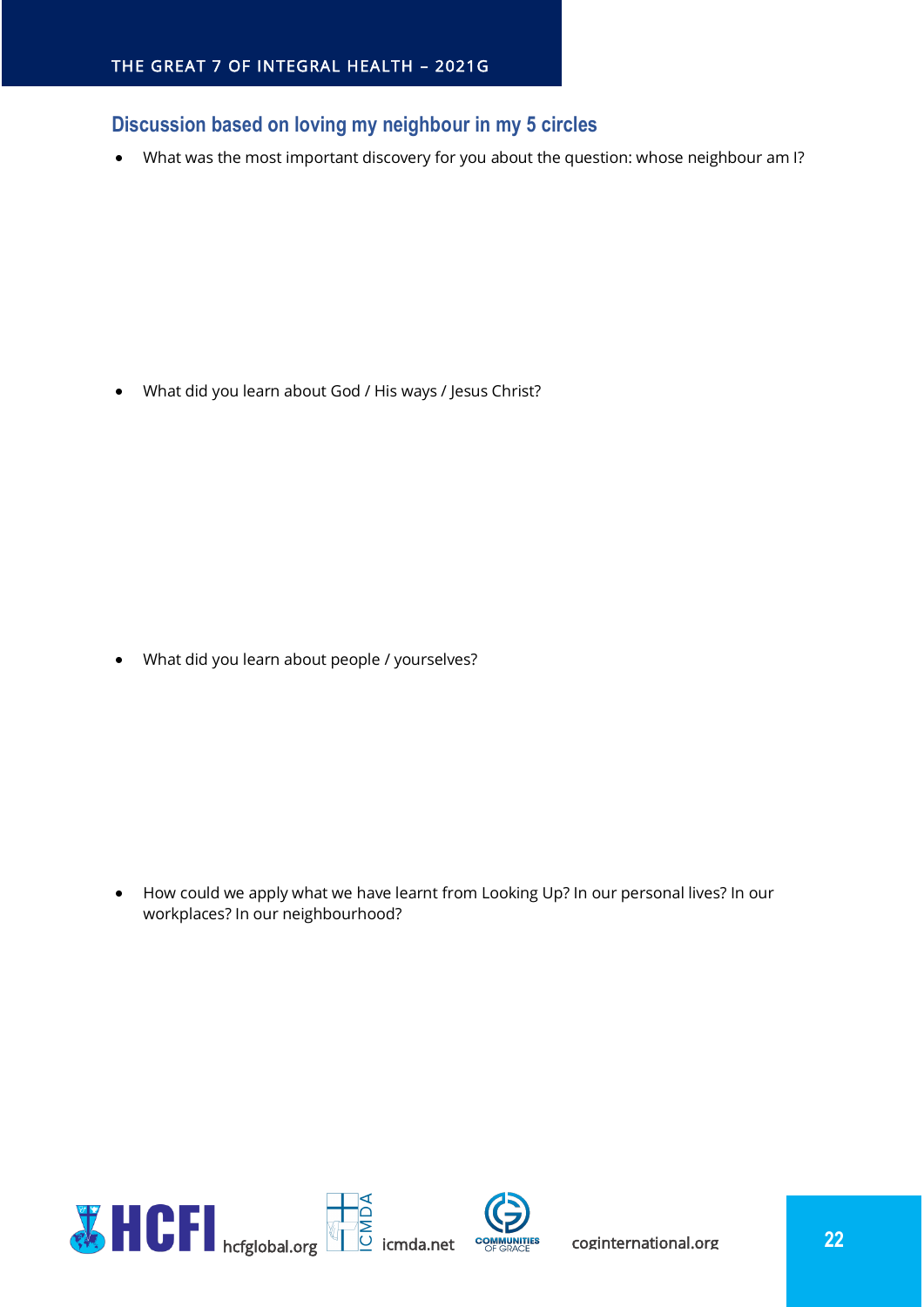## <span id="page-22-0"></span>**Look Forward: Bless one another to obey (1/3)**

• How will you seek to apply what you have learnt in this meeting in your relationship with the Lord, with your family, with your friends, and in your workplace / neighbourhood? Anything specific that the Lord wants you to do? "With God's help, I will…"

Note: please write down the "I will…" statements of all group members so that you can pray for one another also in between the group meetings

- Prayer for one another
	- a. For God's help to obey Him as summarized in our "I will" statements. Write down one another's "I will" statements so that you know what to pray for – not only during this meeting, but also in the period until your next meeting
	- b. For one another's challenges/struggles mentioned at the beginning of the meeting
	- c. For the people on your Lost Lists
- Where and when do we meet next time?

Note: make sure your "I will" statements meet the SMARTIE goal criteria:

S = specific; M = measurable; A = attainable; R = result-oriented; T = time-limited; I = in line with the vision to see God's kingdom come in your four social circles (family, faith community, workplace, neighbourhood); E = exalting God

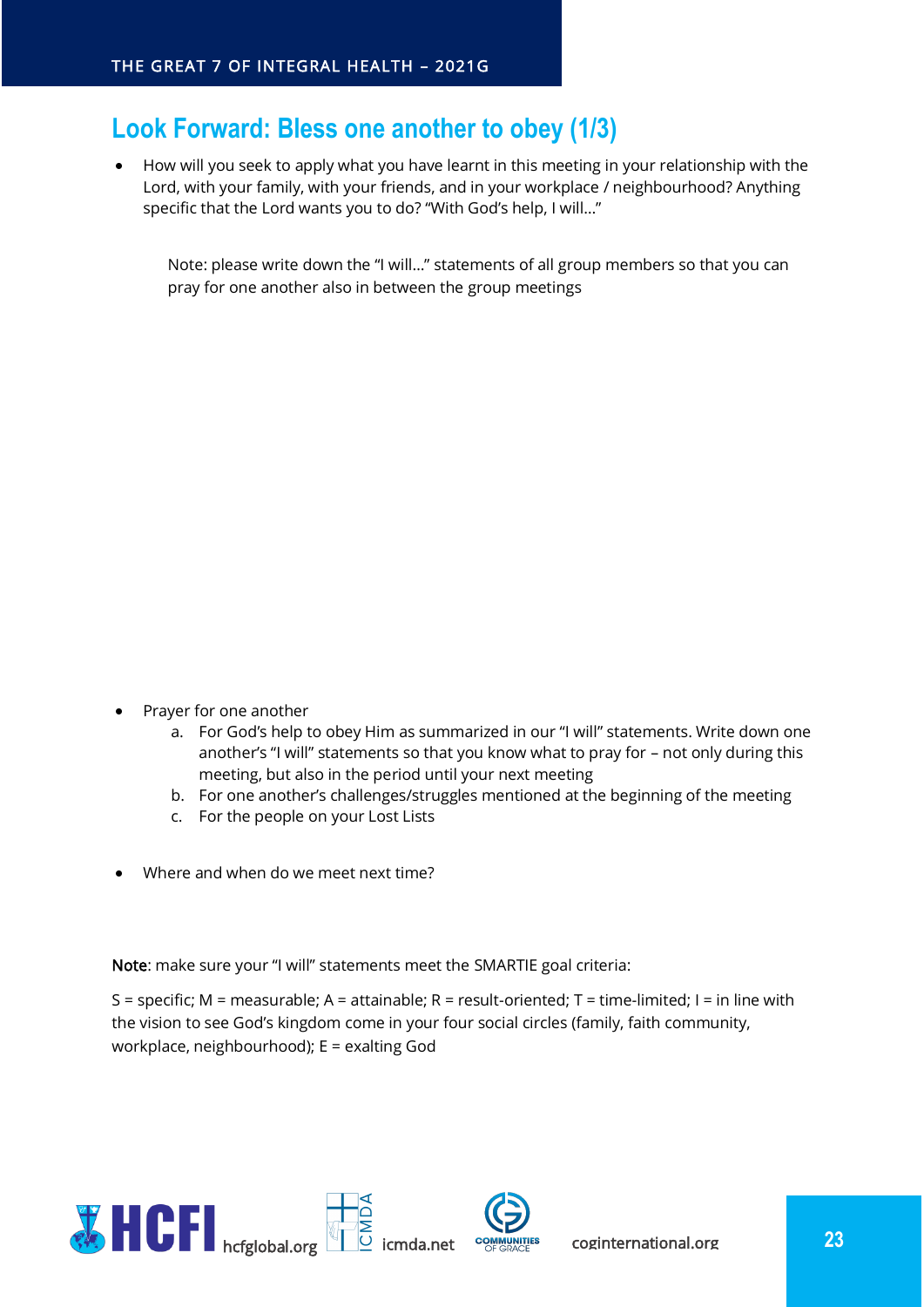## <span id="page-23-0"></span>**4. Great Development: Integral Growth Like Jesus**

## <span id="page-23-1"></span>**Look Back: Celebration and Fellowship (1/3 of time)**

Welcome everybody and open with prayer.

## <span id="page-23-2"></span>**Facilitate discussions on these questions:**

• How did it go with the implementation of your "I will…" statements?

• What happened in the past week that you are thankful for?

• What challenges / struggles are you facing right now?

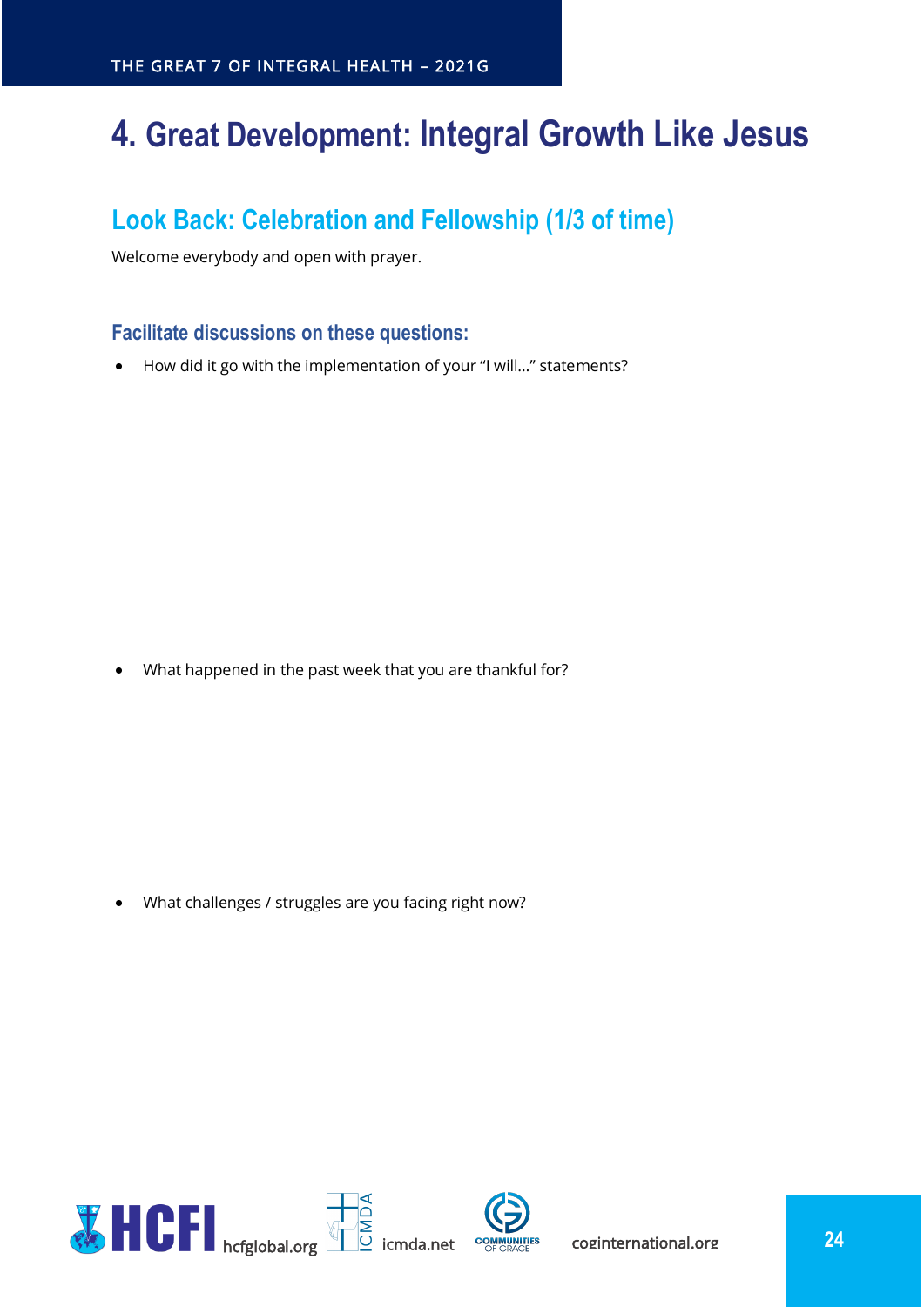## <span id="page-24-0"></span>**Look Up: Great Development - Integral Growth like Jesus**

#### <span id="page-24-1"></span>**Luke 2:52 (read twice)**

And Jesus increased in wisdom and stature, and in favour with God and men

In this passage four areas of growth are mentioned ➔ whole life development ➔ integral personal development

- 1. Wisdom  $\rightarrow$  Psychological development
- 2. Stature  $\rightarrow$  Physical development
- 3. Favour with God  $\rightarrow$  Spiritual development
- 4. Favour with man ➔ Social development

#### <span id="page-24-2"></span>**What Integral Growth means**

Integral growth means that we aim to grow in all four areas just as Jesus did



Take a moment to consider these four areas of personal growth and development in your life. What would your score be in each of the four areas? Take turns to share your answers with one another and explain why you gave yourself these scores.

The main idea is not that we should be perfect, but we need to be growing / developing in all four areas. This will help us to progress in integral development.

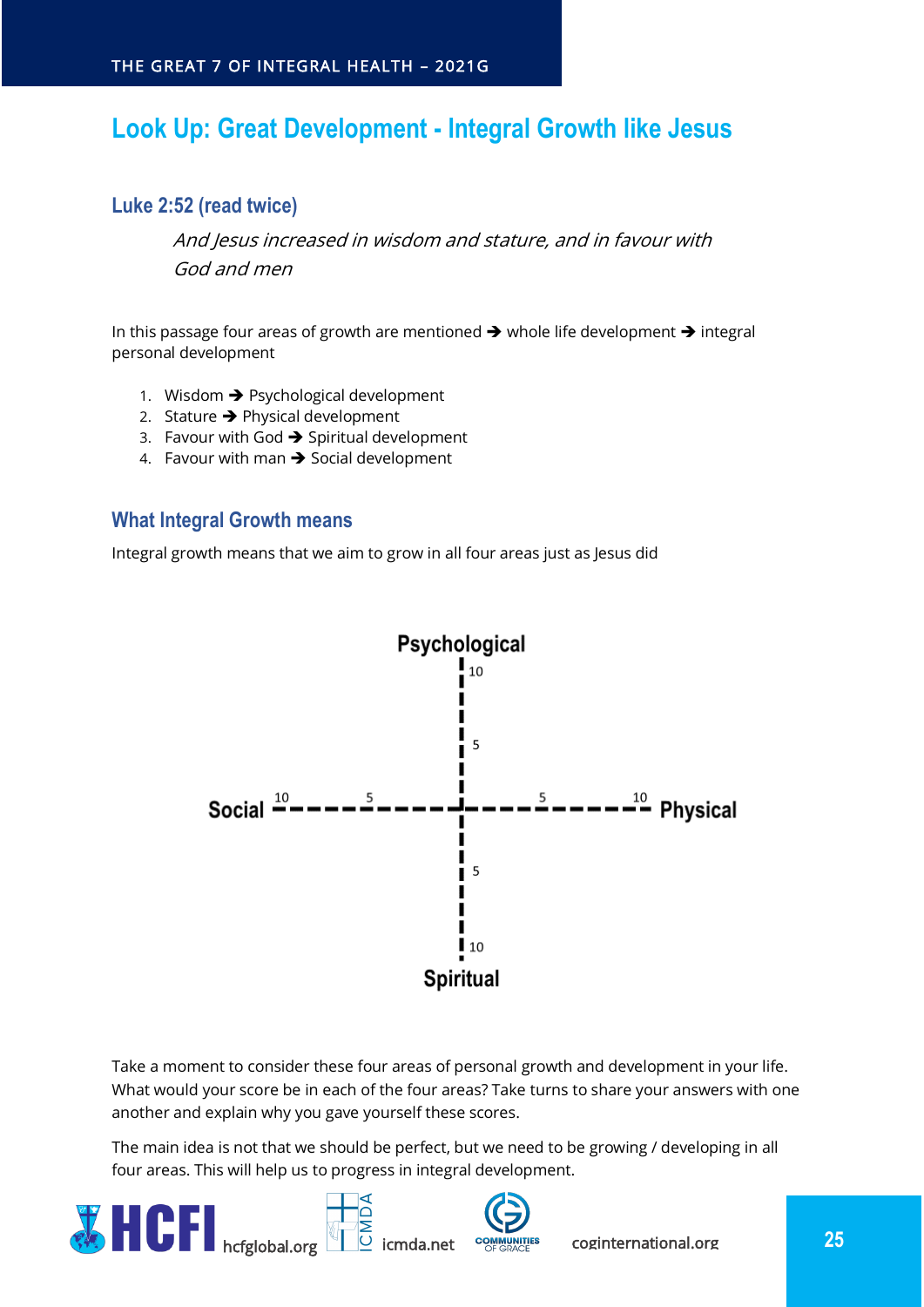#### <span id="page-25-0"></span>**Discussion about Integral Growth like Jesus**

• What was the most important discovery for you about integral growth in your life?

• What did you learn about God / His ways / Jesus Christ?

• What did you learn about people / yourselves?

• How could we apply what we have learnt from Looking Up? What steps could be take to promote our shalom health physical, psychologically, spiritually, and socially?



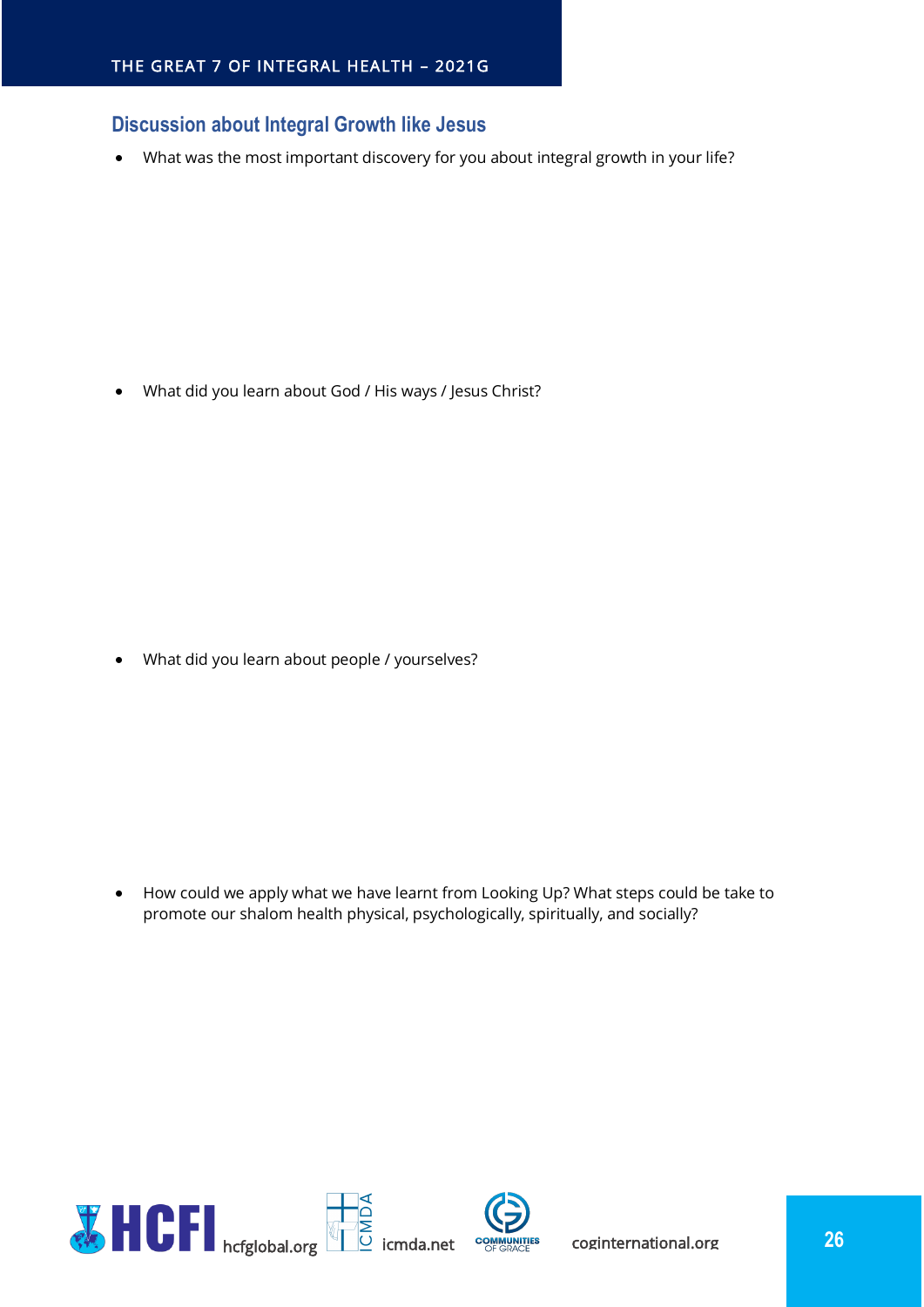## <span id="page-26-0"></span>**Look Forward: Bless one another to obey (1/3)**

• How will you seek to apply what you have learnt in this meeting? Anything specific that the Lord wants you to do regarding your shalom health physically<sup>3</sup>, psychologically, spiritually, and socially? "With God's help, I will…"

Note: please write down the "I will…" statements of all group members so that you can pray for one another also in between the group meetings

- Pray for one another
	- a. For God's help to obey Him as summarized in our "I will" statements. Write down one another's "I will" statements so that you know what to pray for – not only during this meeting, but also in the period until your next meeting
	- b. For one another's challenges/struggles mentioned at the beginning of the meeting
	- c. For the people on your Lost Lists
- Where and when do we meet next time?

Note: make sure your "I will" statements meet the SMARTIE goal criteria:

S = specific; M = measurable; A = attainable; R = result-oriented; T = time-limited; I = in line with the vision to see God's kingdom come in your four social circles (family, faith community, workplace, neighbourhood); E = exalting God

 $3$  For practical advice about supplements you could use, see the Supplements Addendum at the end of this document



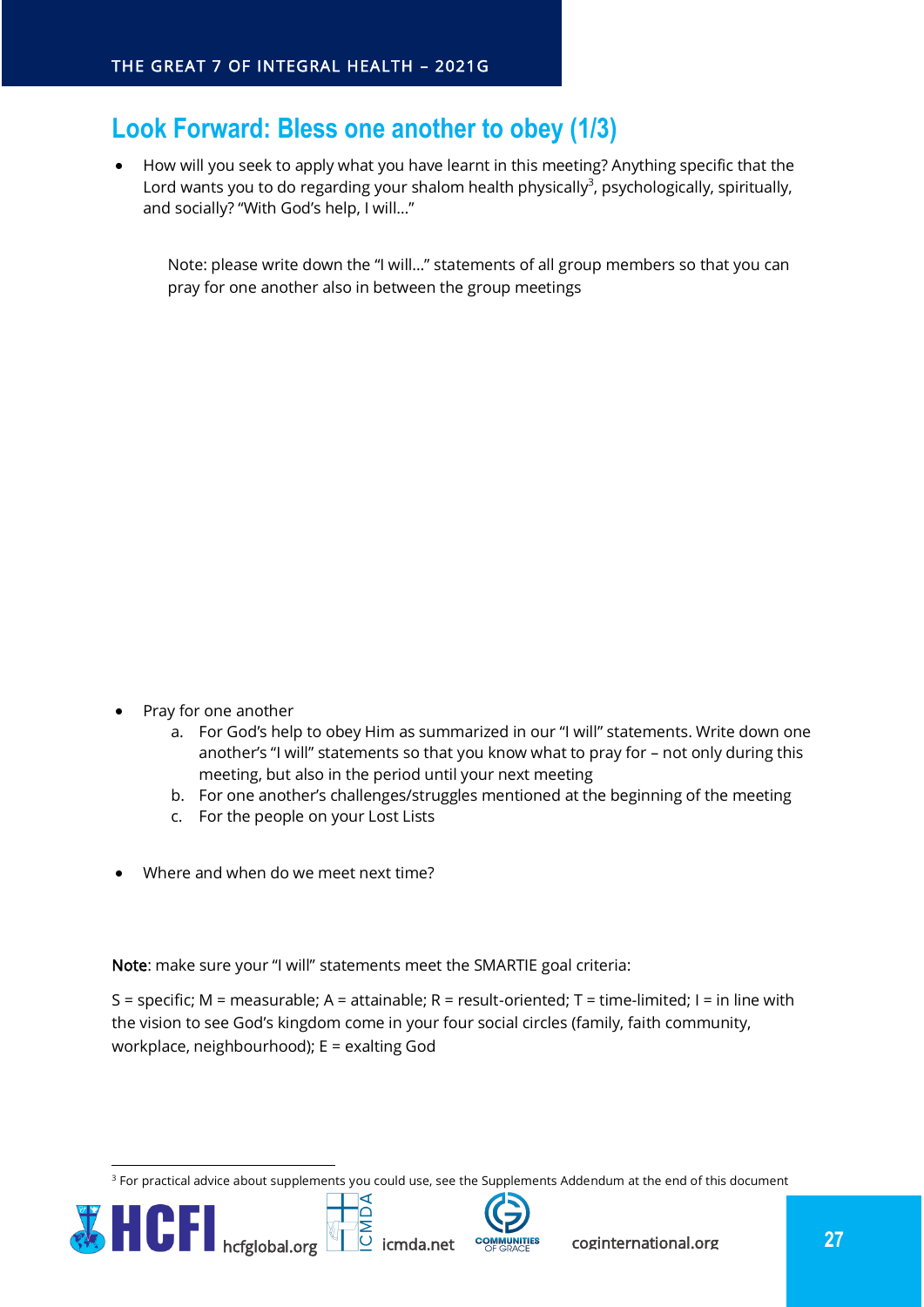# <span id="page-27-0"></span>**5. Great Healing: Integral Healing like Jesus**

## <span id="page-27-1"></span>**Look Back: Celebration and Fellowship (1/3 of time)**

Welcome everybody and open with prayer.

## <span id="page-27-2"></span>**Facilitate discussions on these questions:**

• How did it go with the implementation of your "I will…" statements?

• What happened in the past week that you are thankful for?

• What challenges / struggles are you facing right now?

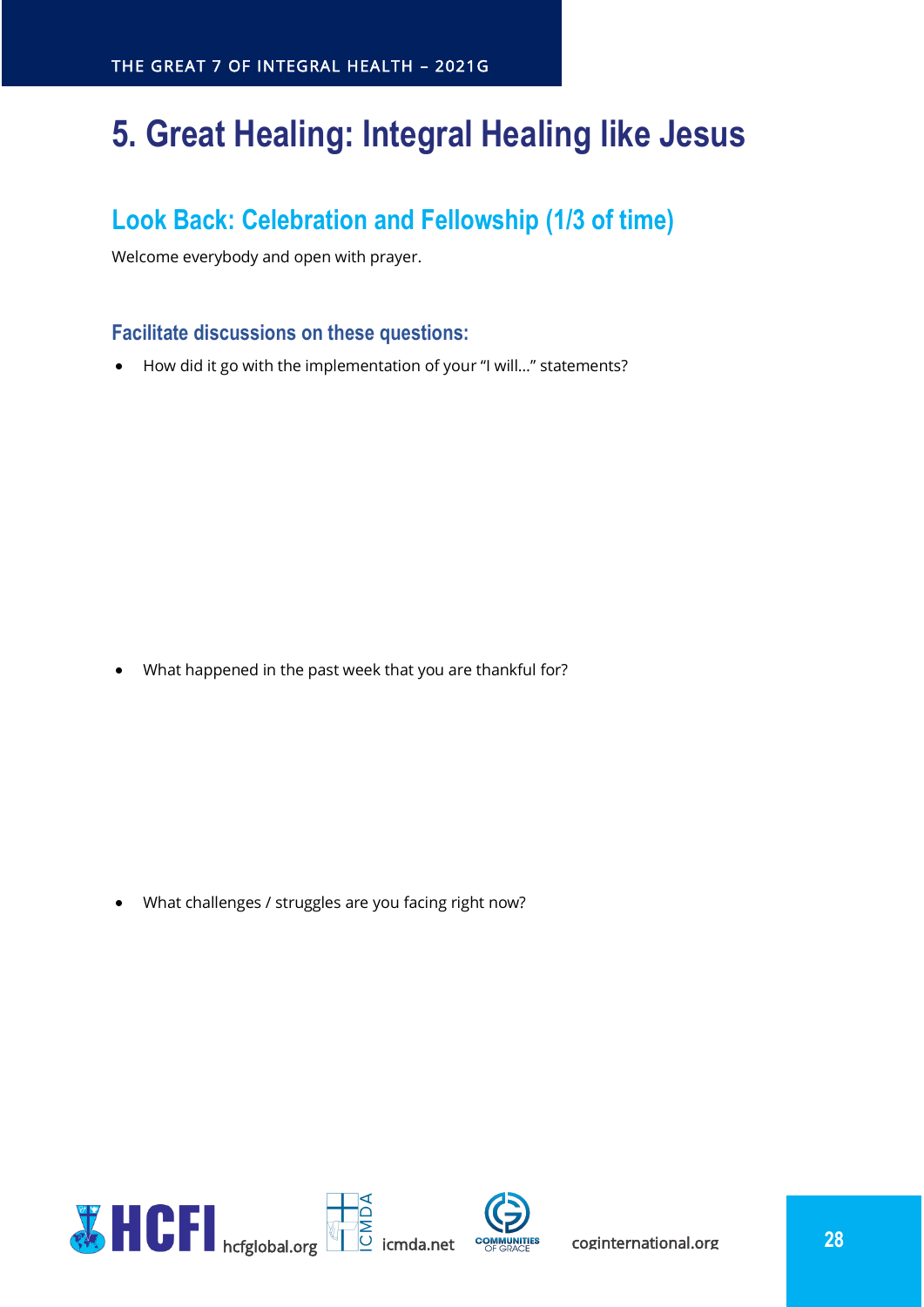## <span id="page-28-0"></span>**Look Up: Great Healing - Integral Healing like Jesus**

#### <span id="page-28-1"></span>**Matthew 9:1-8 (read twice)**

So He got into a boat, crossed over, and came to His own city. Then behold, they brought to Him a paralytic lying on a bed. When Jesus saw their faith, He said to the paralytic, "Son, be of good cheer; your sins are forgiven you." And at once some of the scribes said within themselves, "This Man blasphemes!" But Jesus, knowing their thoughts, said, "Why do you think evil in your hearts? For which is easier, to say, 'Your sins are forgiven you,' or to say, 'Arise and walk'? But that you may know that the Son of Man has power on earth to forgive sins"—then He said to the paralytic, "Arise, take up your bed, and go to your house." And he arose and departed to his house. Now when the multitudes saw it, they marvelled and glorified God, who had given such power to men.

#### <span id="page-28-2"></span>**Jesus practiced Integral Healing**

- 1. Psychological
- 2. Spiritual
- 3. Physical
- 4. Social

| 1. | Be of good cheer<br>Good cheer = tharseo = good cheer, courage, comforted,<br>emboldened                                                                                                            | Psychological   |
|----|-----------------------------------------------------------------------------------------------------------------------------------------------------------------------------------------------------|-----------------|
| 2. | Your sins are forgiven you<br>Sins = harmartia = missing God's goal, deviating from God's<br>moral law, an offense to God that brings guilt<br>Forgiven = aphiemi: sent away, laid aside, dismissed | Spiritual       |
| 3. | Arise, take up your bed and go<br>Arise = egeiro = rise up from lying down, set upright                                                                                                             | <b>Physical</b> |
| 4. | Go to your house / home<br>He would be reintegrating into his five social circles as a<br>person transformed by God's grace                                                                         | <b>Social</b>   |

Integral Healing: we aim to integrate all four areas into our healing services just as Jesus did





**EXECUTE:** COGINTER **29**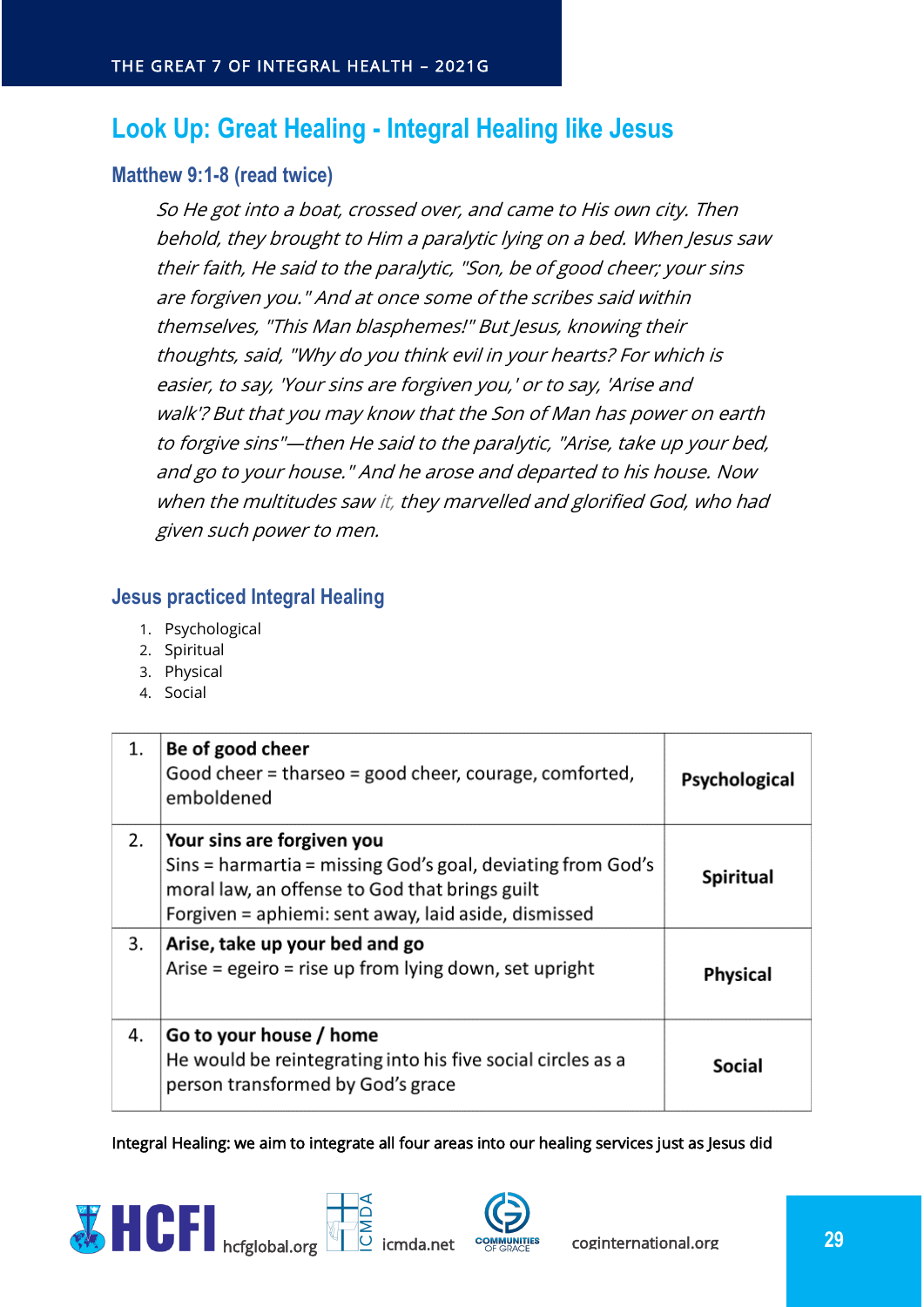

#### <span id="page-29-0"></span>**Evaluating Integral Healing in your social circles**

Take a moment to consider these four areas of integral healing ministry in one of your five social circles – choose which one of the five social circles is most important in this context. For example, if you are a healthcare worker, you might consider your workplace social circle. Or if you do community development or relief work, you might want to consider your neighbourhood social circle.

- How much time and attention is given to each of these areas?
- What is the level of expertise demonstrated?
- What would the score be in each of the four areas?

Take turns to share your answers with one another and explain why you gave yourself these scores. (The idea is to identify areas of possible improvement of your healing ministry to make it more integral.)

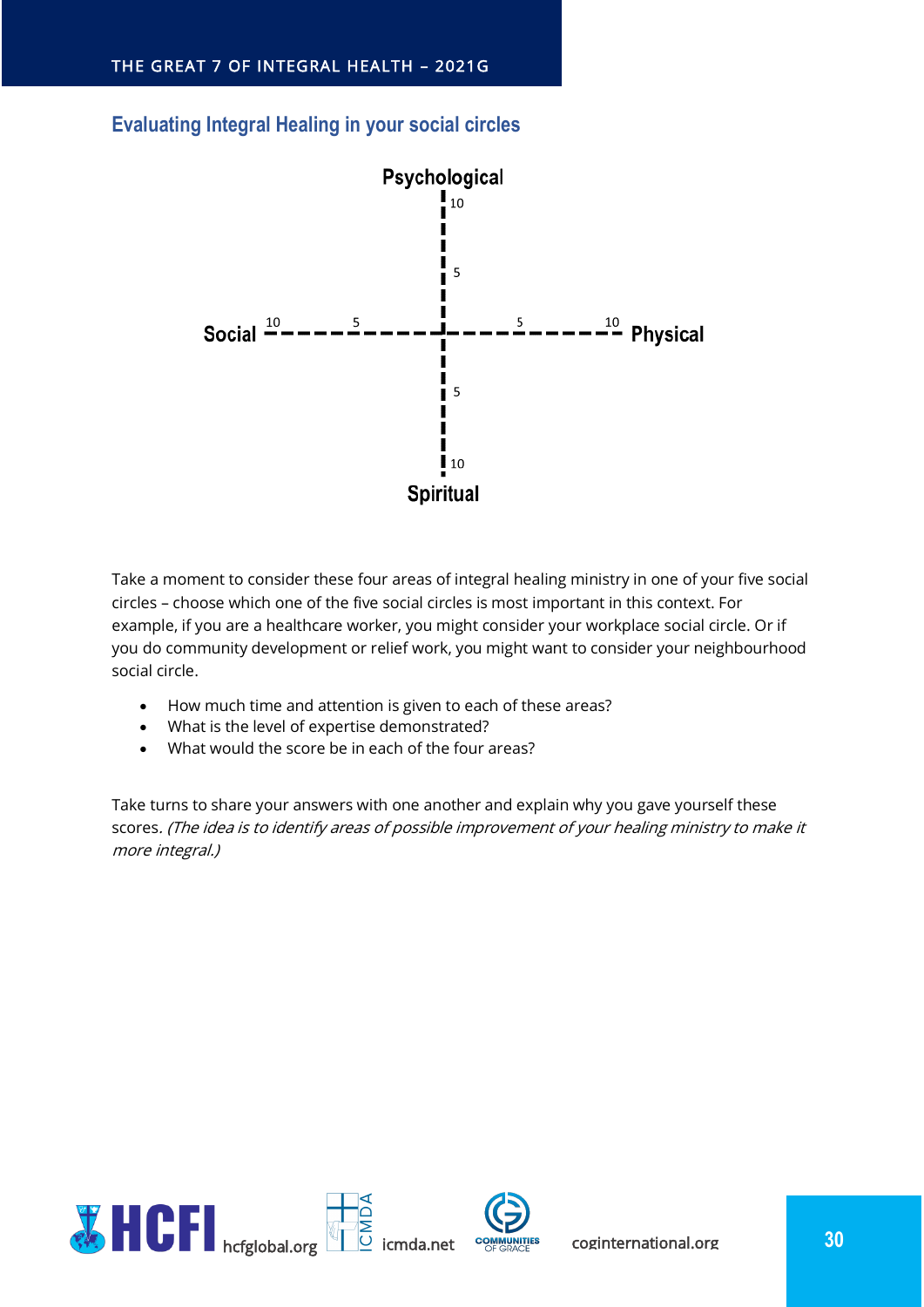## <span id="page-30-0"></span>**Discussion about Integral Healing like Jesus**

• What was the most important discovery for you about integral healing in your life?

• What did you learn about God / His ways / Jesus Christ?

• What did you learn about people / yourselves?

• How could we apply what we have learnt from Looking Up? In our personal lives? In our workplaces? In our neighbourhood?

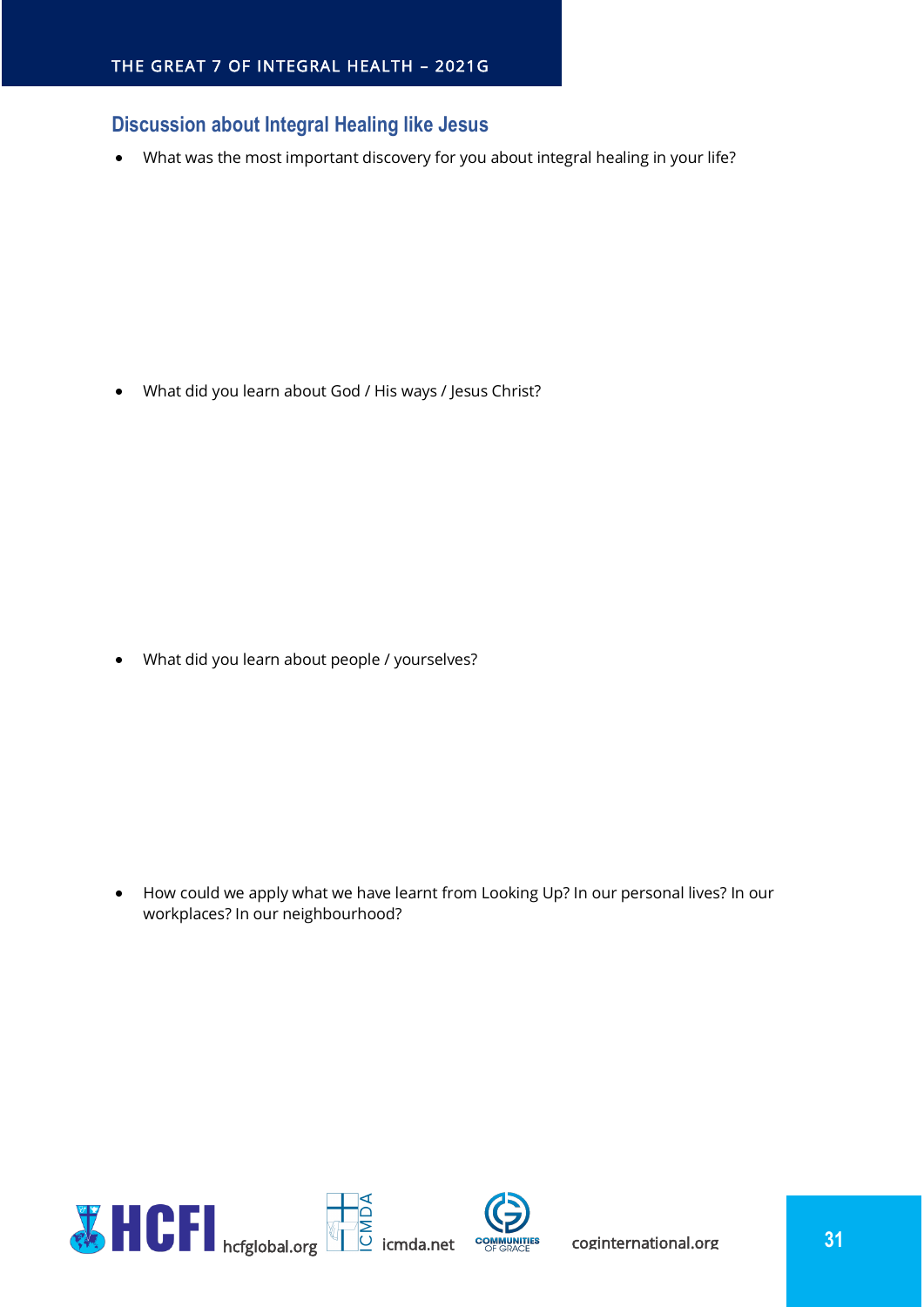## <span id="page-31-0"></span>**Look Forward: Bless one another to obey (1/3)**

• How will you seek to apply what you have learnt in this meeting in your relationship with the Lord, with your family, with your friends, and in your workplace / neighbourhood? Anything specific that the Lord wants you to do? "With God's help, I will…"

Note: please write down the "I will…" statements of all group members so that you can pray for one another also in between the group meetings

- Prayer for one another
	- a. For God's help to obey Him as summarized in our "I will" statements. Write down one another's "I will" statements so that you know what to pray for – not only during this meeting, but also in the period until your next meeting
	- b. For one another's challenges/struggles mentioned at the beginning of the meeting
	- c. For the people on your Lost Lists
- Where and when do we meet next time?

Note: make sure your "I will" statements meet the SMARTIE goal criteria:

S = specific; M = measurable; A = attainable; R = result-oriented; T = time-limited; I = in line with the vision to see God's kingdom come in your four social circles (family, faith community, workplace, neighbourhood); E = exalting God

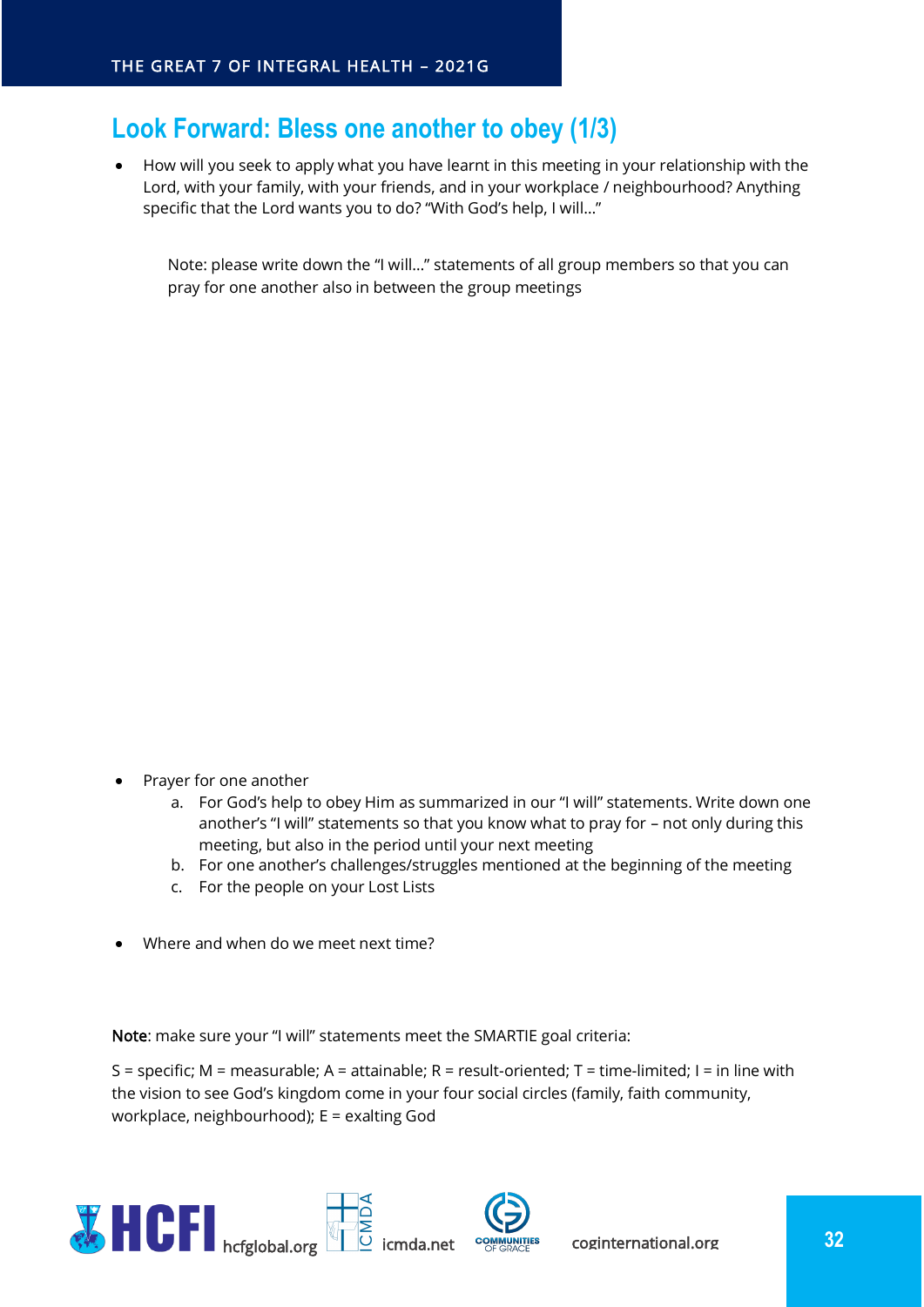# <span id="page-32-0"></span>**6. Great Body: Integral Service by the Body of Christ**

## <span id="page-32-1"></span>**Look Back: Celebration and Fellowship (1/3 of time)**

Welcome everybody and open with prayer.

#### <span id="page-32-2"></span>**Facilitate discussions on these questions:**

• How did it go with the implementation of your "I will…" statements?

• What happened in the past week that you are thankful for?

• What challenges / struggles are you facing right now?

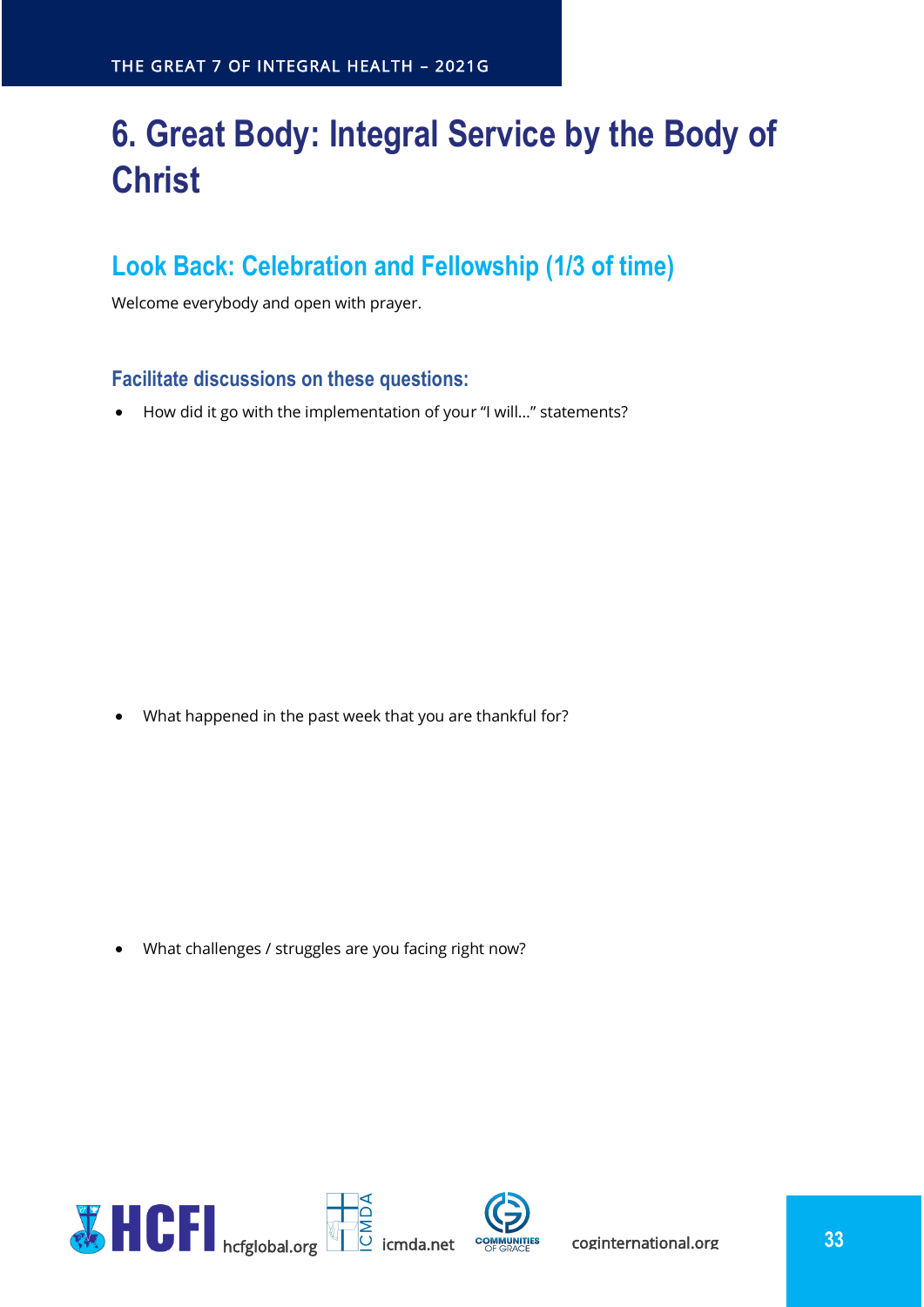## <span id="page-33-0"></span>**Look Up: Great Body - Integral Service by the Body of Christ**

#### <span id="page-33-1"></span>**1 Corinthians 12:12-27 (read twice)**

For as the body is one and has many members, but all the members of that one body, being many, are one body, so also is Christ. For by one Spirit we were all baptized into one body—whether Jews or Greeks, whether slaves or free—and have all been made to drink into one Spirit. For in fact the body is not one member but many. If the foot should say, "Because I am not a hand, I am not of the body," is it therefore not of the body? And if the ear should say, "Because I am not an eye, I am not of the body," is it therefore not of the body? If the whole body were an eye, where would be the hearing? If the whole were hearing, where would be the smelling? But now God has set the members, each one of them, in the body just as He pleased. And if they were all one member, where would the body be? But now indeed there are many members, yet one body. And the eye cannot say to the hand, "I have no need of you"; nor again the head to the feet, "I have no need of you." No, much rather, those members of the body which seem to be weaker are necessary. And those members of the body which we think to be less honorable, on these we bestow greater honor; and our unpresentable parts have greater modesty, but our presentable parts have no need. But God composed the body, having given greater honor to that part which lacks it, that there should be no schism in the body, but that the members should have the same care for one another. And if one member suffers, all the members suffer with it; or if one member is honored, all the members rejoice with it. Now you are the body of Christ, and members individually.

The main point of this meeting is that Jesus Christ, Who is the Head of the Body, wants to use His whole Body to serve the sick and suffering, the last, the least and the lost. We cannot serve Him well without one another – irrespective of the position, talents, and gifting we have. Everyone brings intrinsic value and worth into the ministry. That has to be accepted and nurtured. That also means the people in our five social circles need to learn to complement one another in bringing blessing into our societies.

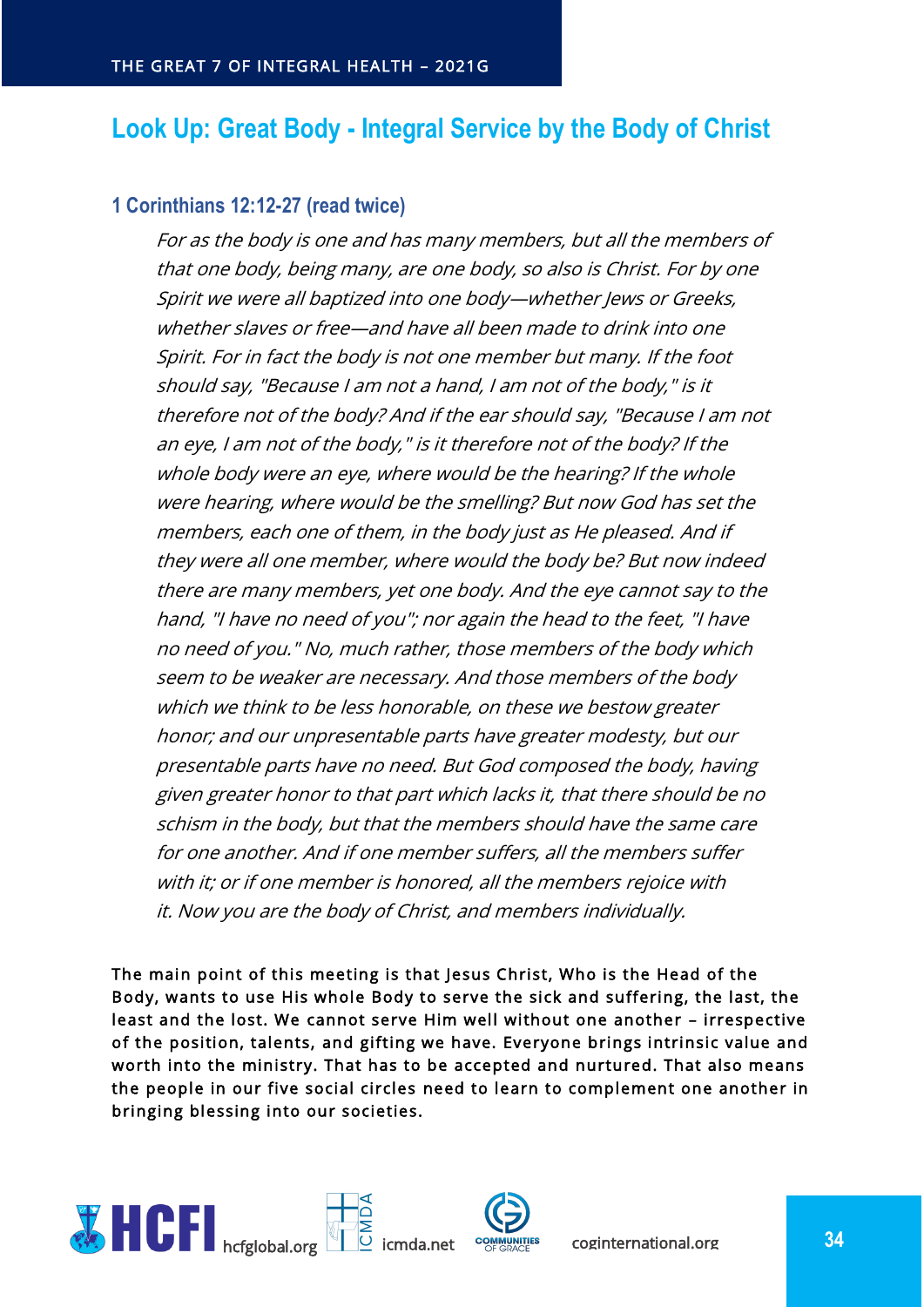## <span id="page-34-0"></span>**Discussion about Integral Service as the Body of Christ**

• What was the most important discovery for you about all the members of the Body serving together?

• What did you learn about God / His ways / Jesus Christ?

• What did you learn about people / yourselves? Think of Body of Christ ministry in your five social circles.

• How could we apply what we have learnt from Looking Up? In our personal lives? In our workplaces? In our neighbourhood? What could be done to promote Body of Christ ministry in your five social circles?

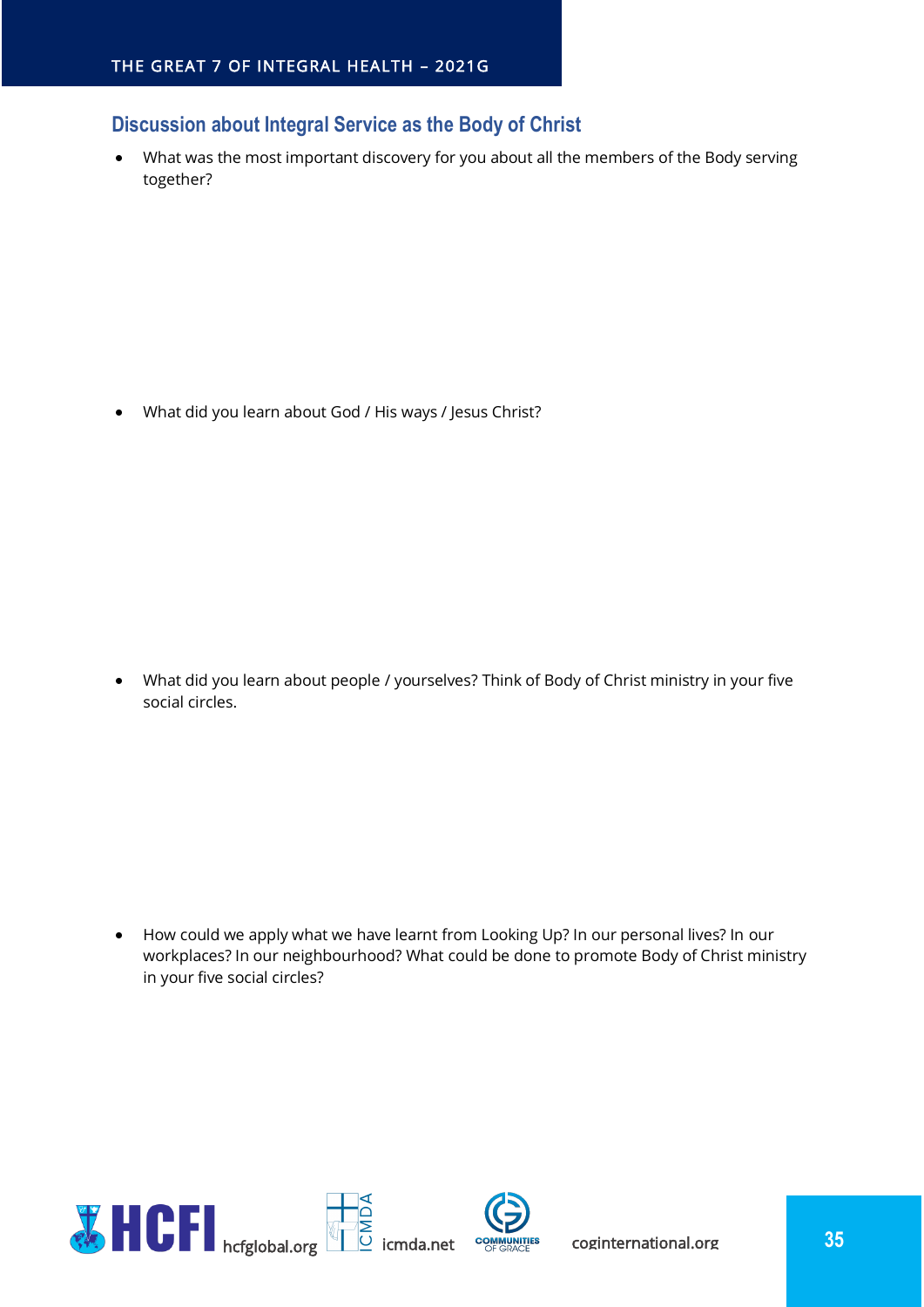## <span id="page-35-0"></span>**Look Forward: Bless one another to obey (1/3)**

• How will you seek to apply what you have learnt in this meeting in your relationship with the Lord, with your family, with your friends, and in your workplace / neighbourhood? Anything specific that the Lord wants you to do? "With God's help, I will…"

Note: please write down the "I will…" statements of all group members so that you can pray for one another also in between the group meetings

- Prayer for one another
	- a. For God's help to obey Him as summarized in our "I will" statements. Write down one another's "I will" statements so that you know what to pray for – not only during this meeting, but also in the period until your next meeting
	- b. For one another's challenges/struggles mentioned at the beginning of the meeting
	- c. For the people on your Lost Lists
- Where and when do we meet next time?

Note: make sure your "I will" statements meet the SMARTIE goal criteria:

S = specific; M = measurable; A = attainable; R = result-oriented; T = time-limited; I = in line with the vision to see God's kingdom come in your four social circles (family, faith community, workplace, neighbourhood); E = exalting God

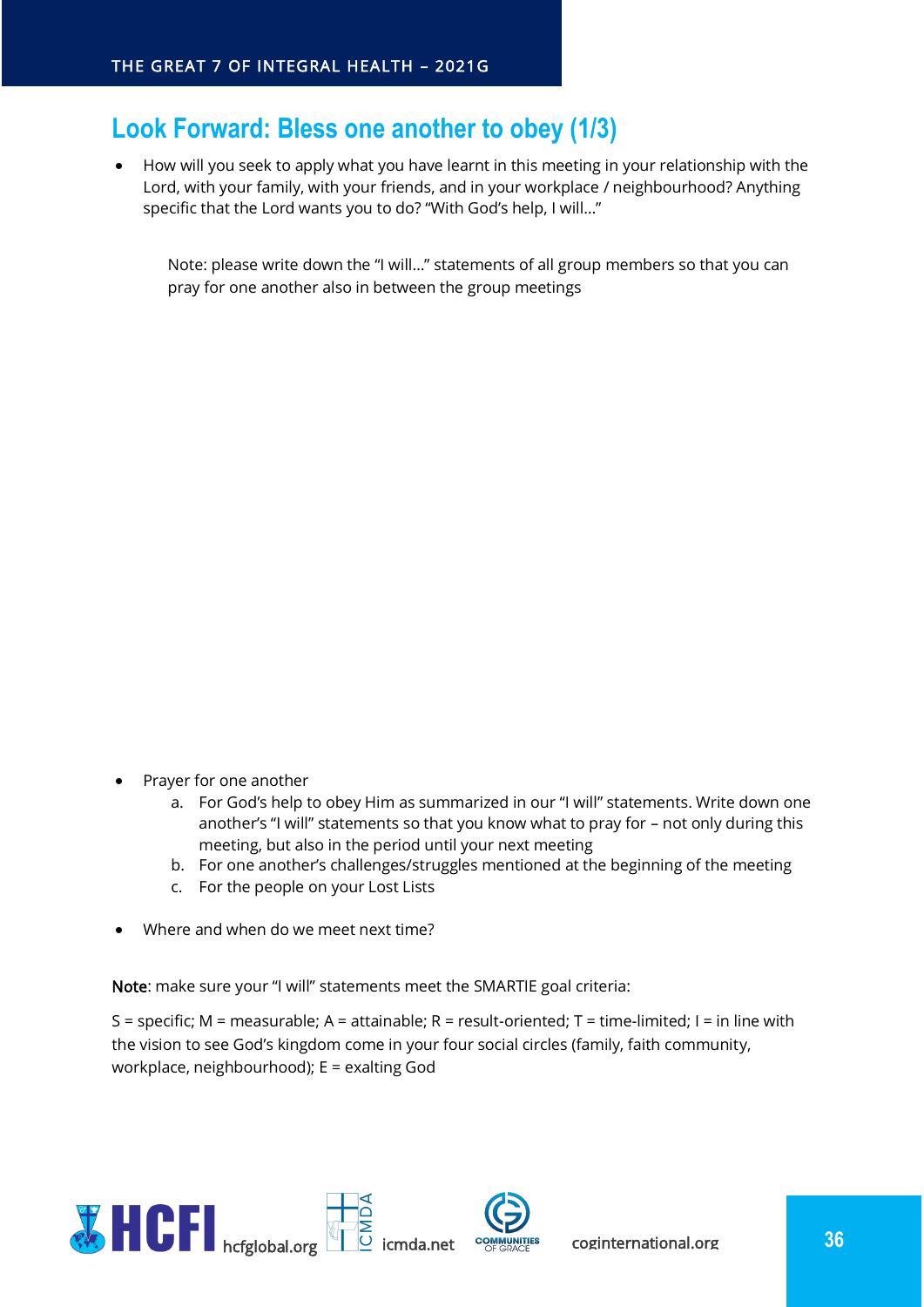# <span id="page-36-0"></span>**7. Great Giftedness: Spiritual gifts for Integral Service**

## <span id="page-36-1"></span>**Look Back: Celebration and Fellowship (1/3 of time)**

Welcome everybody and open with prayer.

#### <span id="page-36-2"></span>**Facilitate discussions on these questions:**

• How did it go with the implementation of your "I will…" statements?

• What happened in the past week that you are thankful for?

• What challenges / struggles are you facing right now?

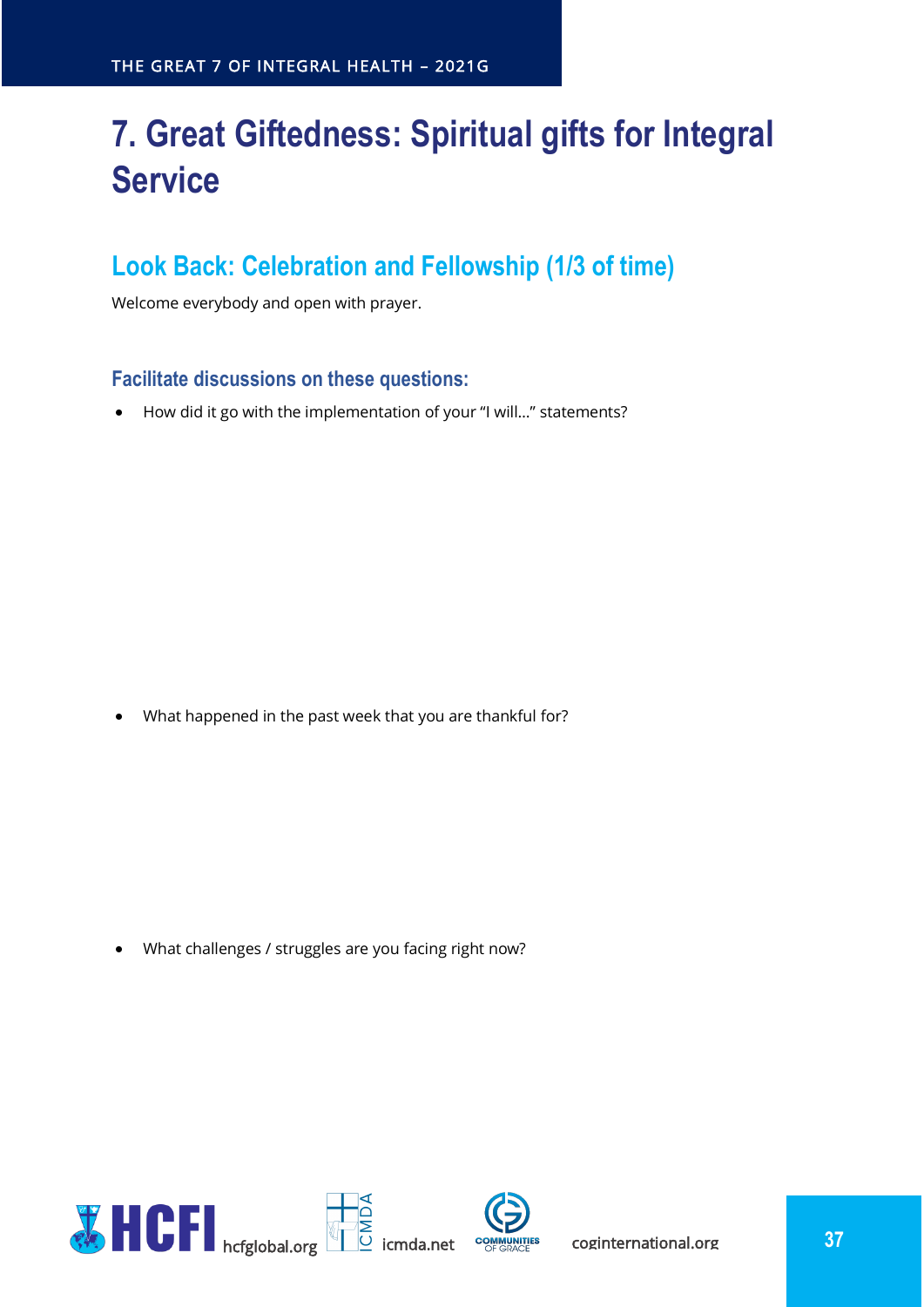## <span id="page-37-0"></span>**Look Up: Great Body - Integral Service by the Body of Christ**

## <span id="page-37-1"></span>**1 Corinthians 12:1-11, 28-31 (read twice)**

Now concerning spiritual gifts, brethren, I do not want you to be ignorant: You know that you were Gentiles, carried away to these dumb idols, however you were led. Therefore, I make known to you that no one speaking by the Spirit of God calls Jesus accursed, and no one can say that Jesus is Lord except by the Holy Spirit. There are diversities of gifts, but the same Spirit. There are differences of ministries, but the same Lord. And there are diversities of activities, but it is the same God who works all in all. But the manifestation of the Spirit is given to each one for the profit of all: for to one is given the word of wisdom through the Spirit, to another the word of knowledge through the same Spirit, to another faith by the same Spirit, to another gifts of healings by the same Spirit, to another the working of miracles, to another prophecy, to another discerning of spirits, to another different kinds of tongues, to another the interpretation of tongues. But one and the same Spirit works all these things, distributing to each one individually as He wills.

The main point of this meeting is that the Holy Spirit gives gifts to each one of the members of the Body of Christ that will enable them to do their part in serving the sick and suffering, the last, the least and the lost. We cannot serve our Head well without using our spiritual gifts at home, in our faith communities, and in our workplaces.

Personal action step: If you have not yet completed a spiritual gifts survey to help you identify which spiritual gifts the Holy Spirit has given you, do an online search and complete one of the Spiritual Gifts surveys you find. For example, you could use this survey:

https://gifts.churchgrowth.org/

or

https://centrevillepres.com/wp-content/uploads/2012/10/spiritual-gifts-survey.pdf

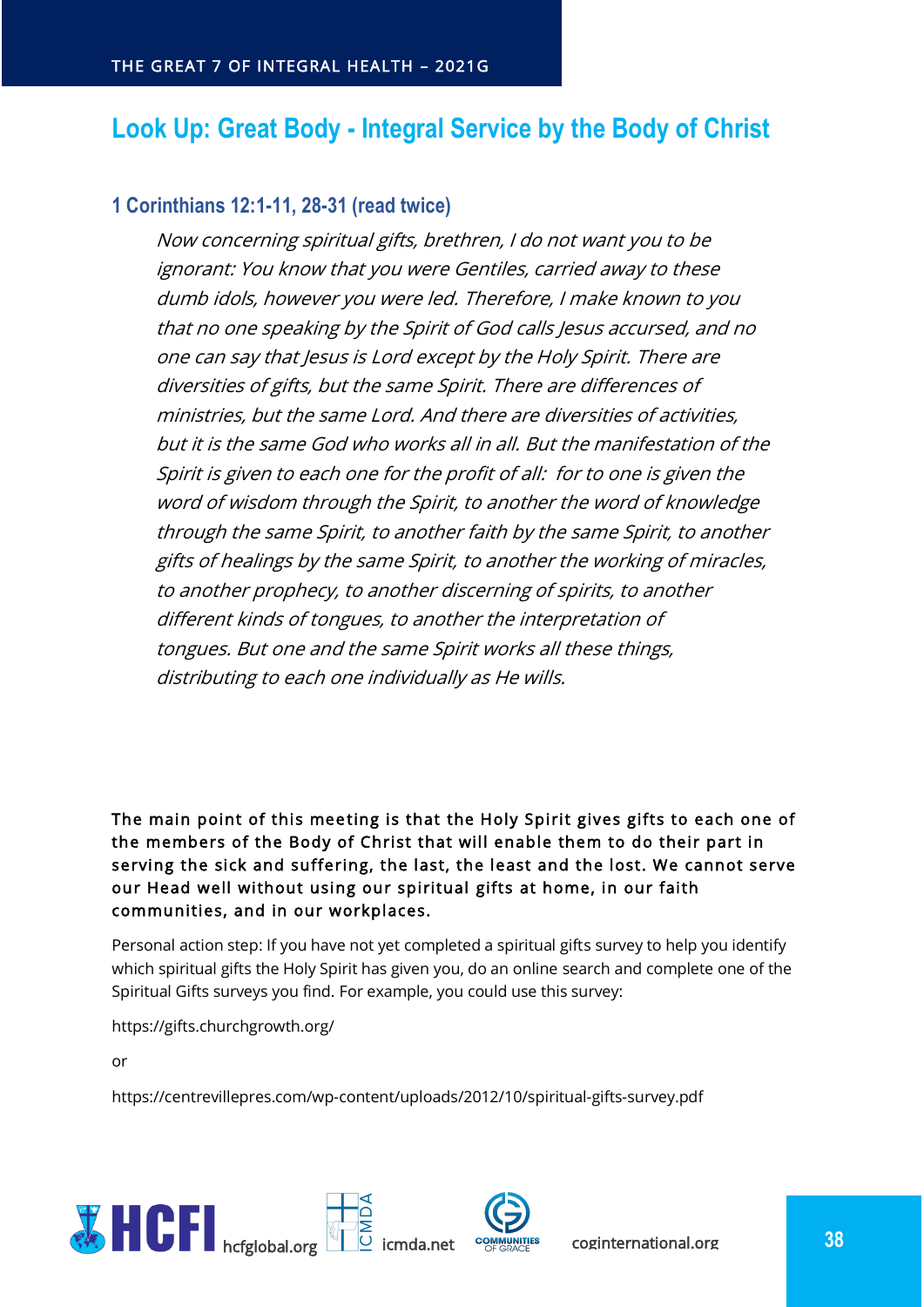## <span id="page-38-0"></span>**Discussion about Spiritual Gifts for Integral Service**

• What was the most important discovery for you about all the members of the Body serving together as they are using their spiritual gifts?

• What did you learn about God / His ways / Jesus Christ?

• What did you learn about people / yourselves?

• How could we apply what we have learnt from Looking Up? In our personal lives? In our workplaces? In our neighbourhood?

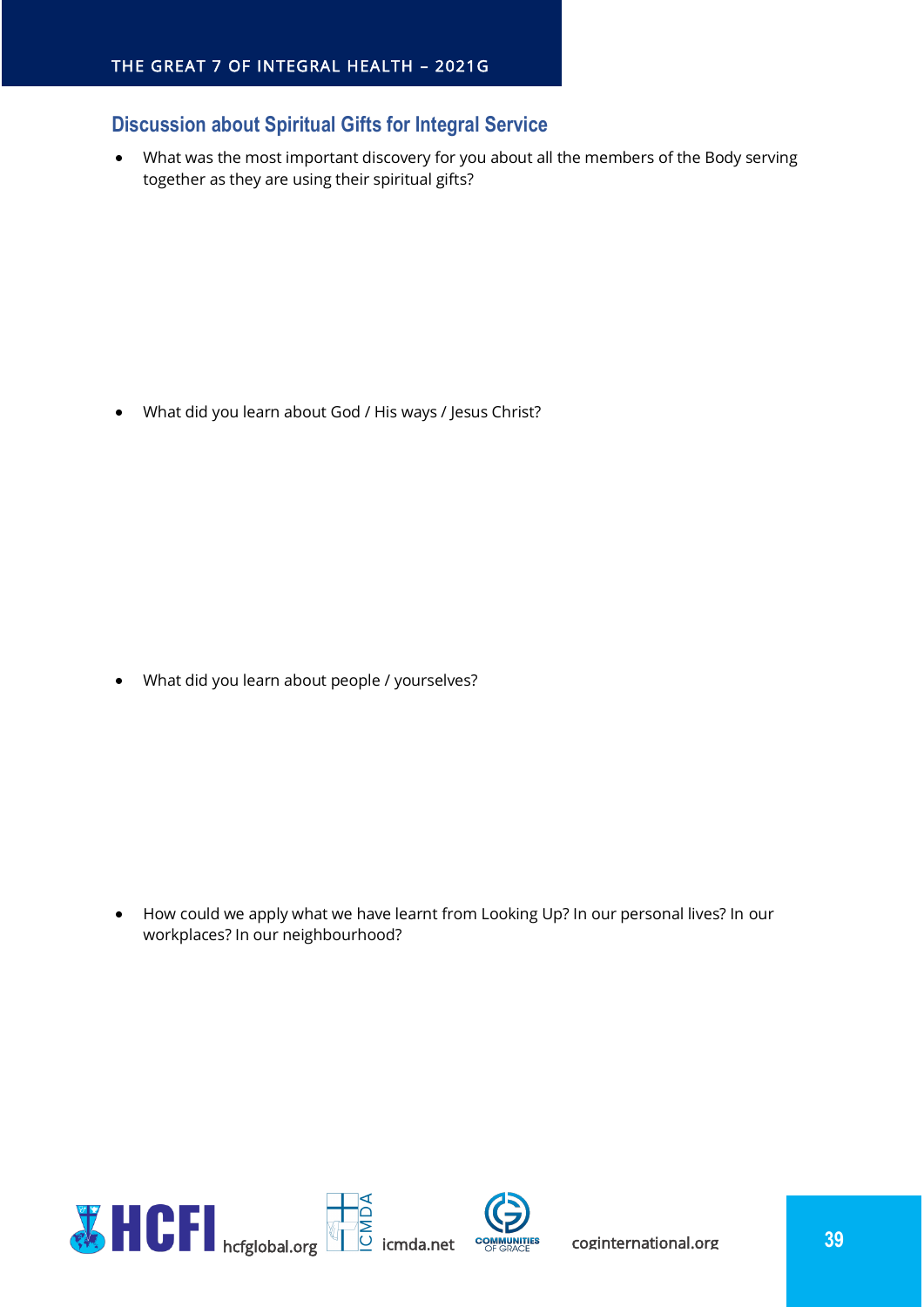## <span id="page-39-0"></span>**Look Forward: Bless one another to obey (1/3)**

• How will you seek to apply what you have learnt in this meeting in your relationship with the Lord, with your family, with your friends, and in your workplace / neighbourhood? Anything specific that the Lord wants you to do? "With God's help, I will…"

Note: please write down the "I will…" statements of all group members so that you can pray for one another also in between the group meetings

- Prayer for one another
	- a. For God's help to obey Him as summarized in our "I will" statements. Write down one another's "I will" statements so that you know what to pray for – not only during this meeting, but also in the period until your next meeting
	- b. For one another's challenges/struggles mentioned at the beginning of the meeting
	- c. For the people on your Lost Lists
- Where and when do we meet next time?

Note: make sure your "I will" statements meet the SMARTIE goal criteria:

S = specific; M = measurable; A = attainable; R = result-oriented; T = time-limited; I = in line with the vision to see God's kingdom come in your four social circles (family, faith community, workplace, neighbourhood); E = exalting God

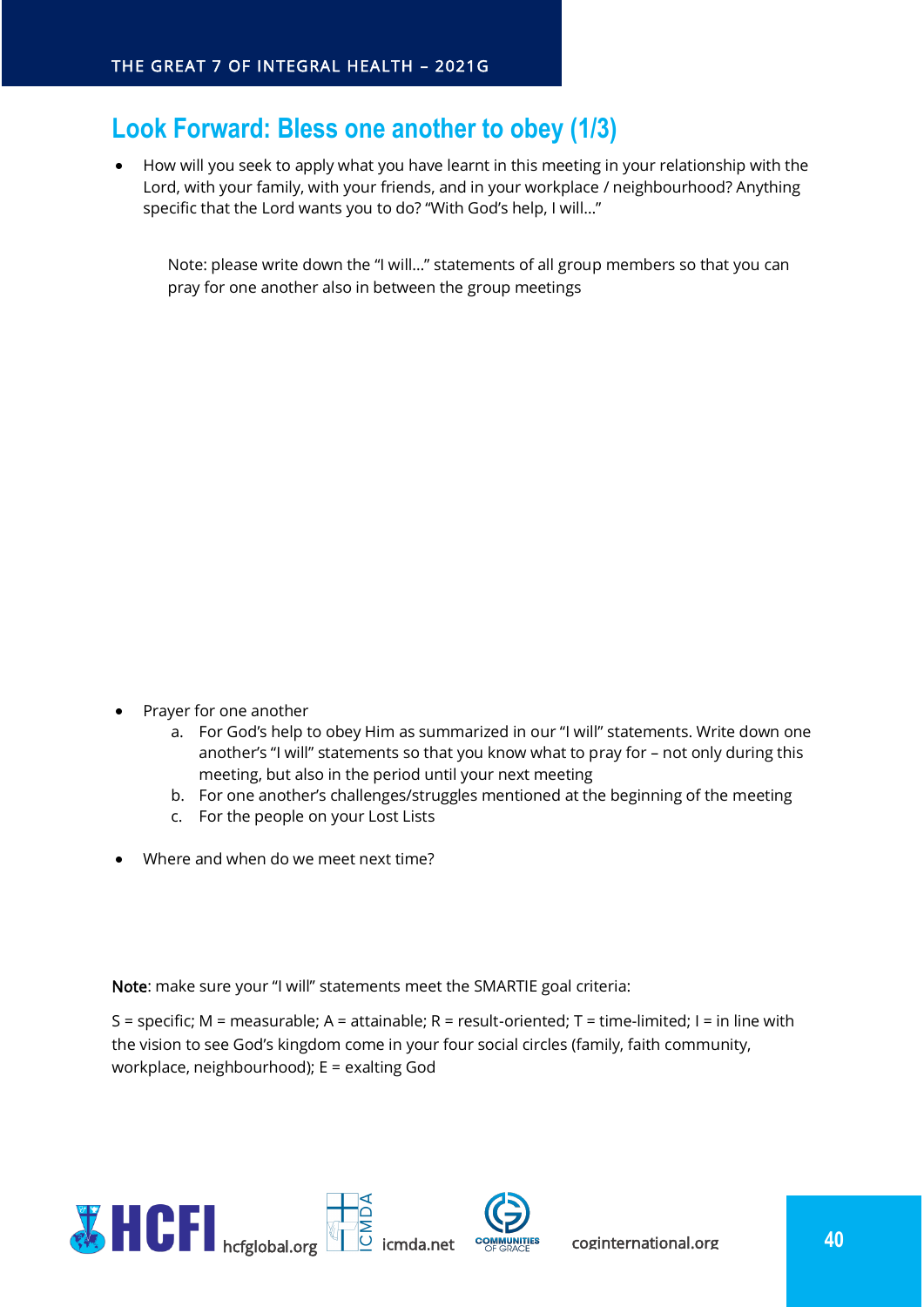## Congratulations, you have completed the series: The Great Seven of Integral Health.

<span id="page-40-0"></span>There are other series your group could follow if you would like to:

- Growing as Witnesses in the health field (18 meetings)
- The Great 7 of God's Kingdom (7 meetings, can be extended to 21 meetings)
- The Great 7 of Jesus Christ (7 meetings)
- Discovering God (45 meetings total, can be subdivided)

For the latest list of materials that are available: www.hcfglobal.org/discipleship/

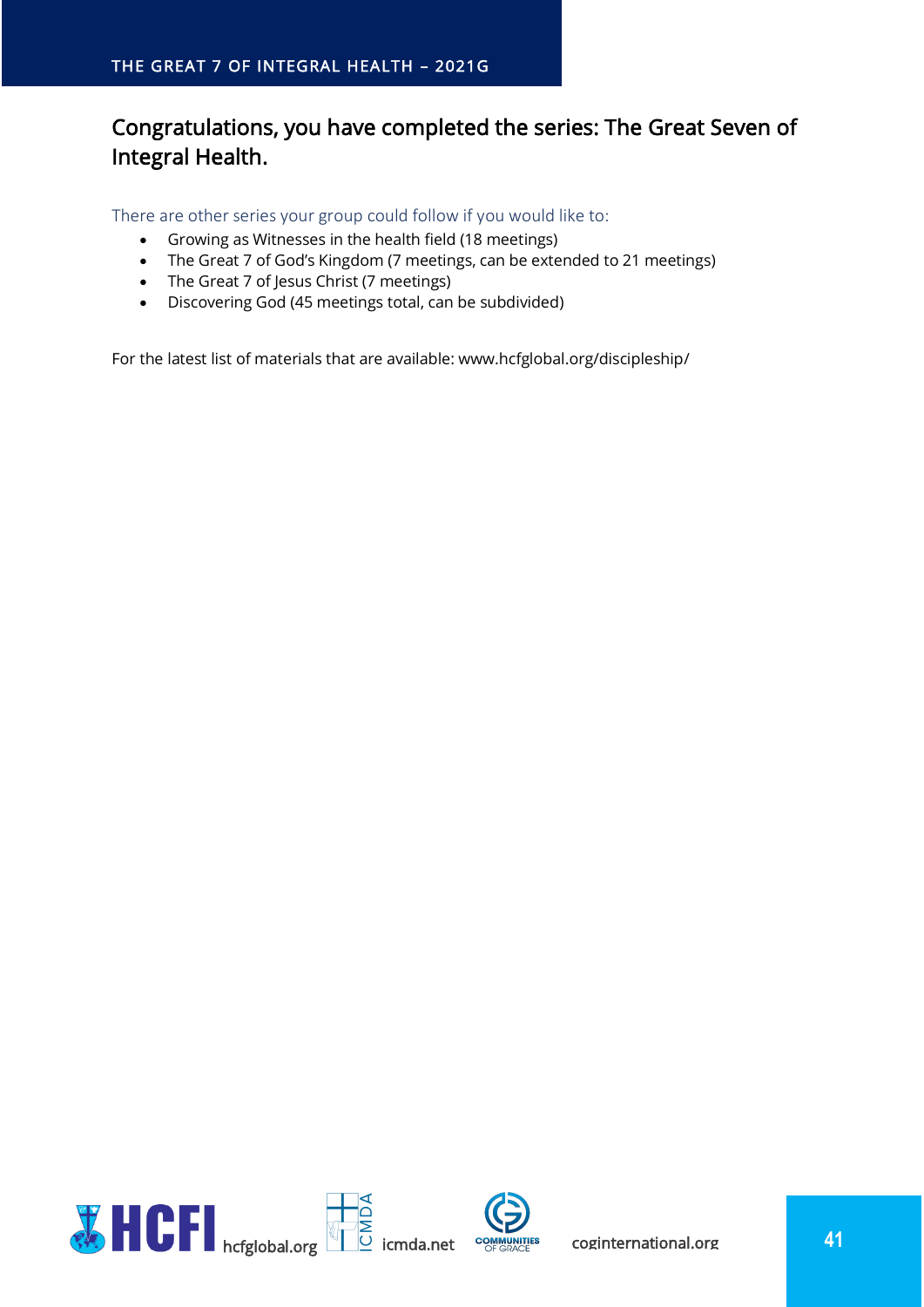# <span id="page-41-0"></span>**S.O.A.P.S.**



# **S.O.A.P.S. Daily Devotional Time**

Use a systematic approach to go through the whole Bible in your daily devotional times

To start with, prayerfully read one chapter a day and use a devotional notebook to write down your SOAPS notes

*Option one:* Start at the beginning of the Bible and proceed from there

Option two: Switch between a chapter in the Old Testament and one in the New Testament on alternate days

Option three: The Seven Sections Approach, which is explained later

Choose the option that works best for you

SOAPS UK 2021C www.hcfglobal.org www.jcmda.net

**Use a Devotional Notebook to** record the five elements of your **SOAPS** 

- 1. S = Scripture: Prayerfully read one chapter of the Bible. Write down the portion of that chapter that speaks to you
- 2. O = Observation: What does this portion of the Bible say about God, His ways, people, you?
- 3. A = Application: How does God want you to respond to what He said to you through His Word?
- 4. P = Prayer: Ask God to help you to respond to Him in a way that brings Him joy.
- 5. S = Share: With whom will you try to share what you learnt during your SOAPS time?

SOAPS UK 2021C www.hcfglobal.org www.icmda.net

**XHCFI TICMDA** 







 $\overline{z}$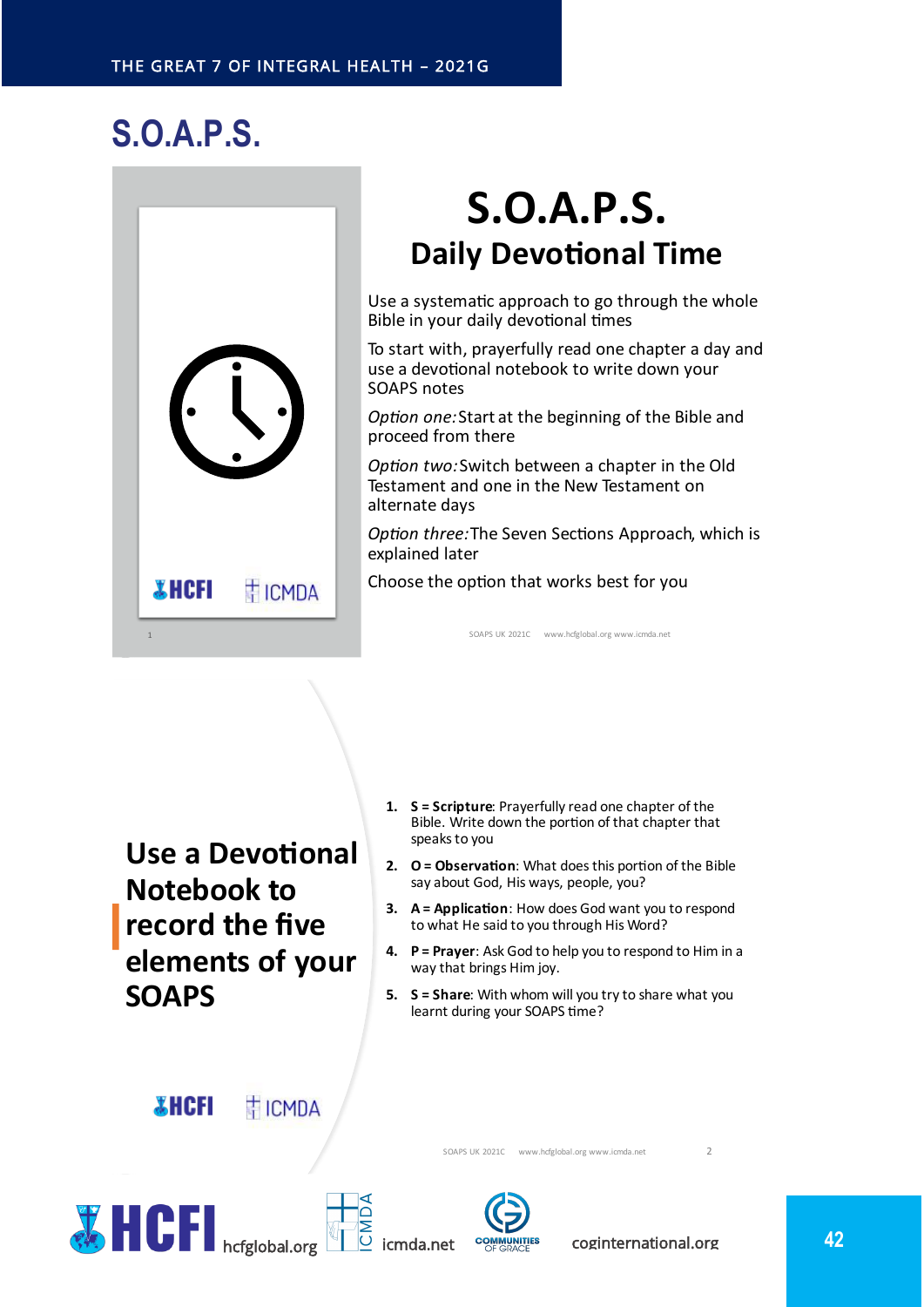## **The Seven Sections Approach**

**THCFI** 

T ICMDA

- **1. Genesis to Deuteronomy**
- 2. Joshua to Job
- **3. Psalms**
- **4. Proverbs to Song of Solomon**
- **5. Isaiah to Malachi**
- **6. Matthew to Acts**
- **7. Romans to Revelation**

**Practical Tip:** You might want to make seven book markers one for each section

SOAPS UK 2021C www.hcfglobal.org www.icmda.net

 $\overline{z}$ 

#### Ĩ

 $\mathbf{1}^{\mathsf{s}}$  3' After one week you will have read the first chapter in each of the seven sections

How to go through the **Seven Sections:** 

**TICMDA** 

#### $\bullet$

 $\mathbf{1}^{\mathsf{s}}$  3' At the end of the second week, you will have read the second chapter in each of the seven sections

 $\bullet$ seven sections. Continue using the same systematic approach to read the whole Bible

Once you have completed a section, go through it again. You will read some sections more frequently but that is fine

SOAPS UK 2021C www.hcfglobal.org www.icmda.net



*X* **HCFI** 





**icmda.net COMMUNITIES** coginternational.org **13**